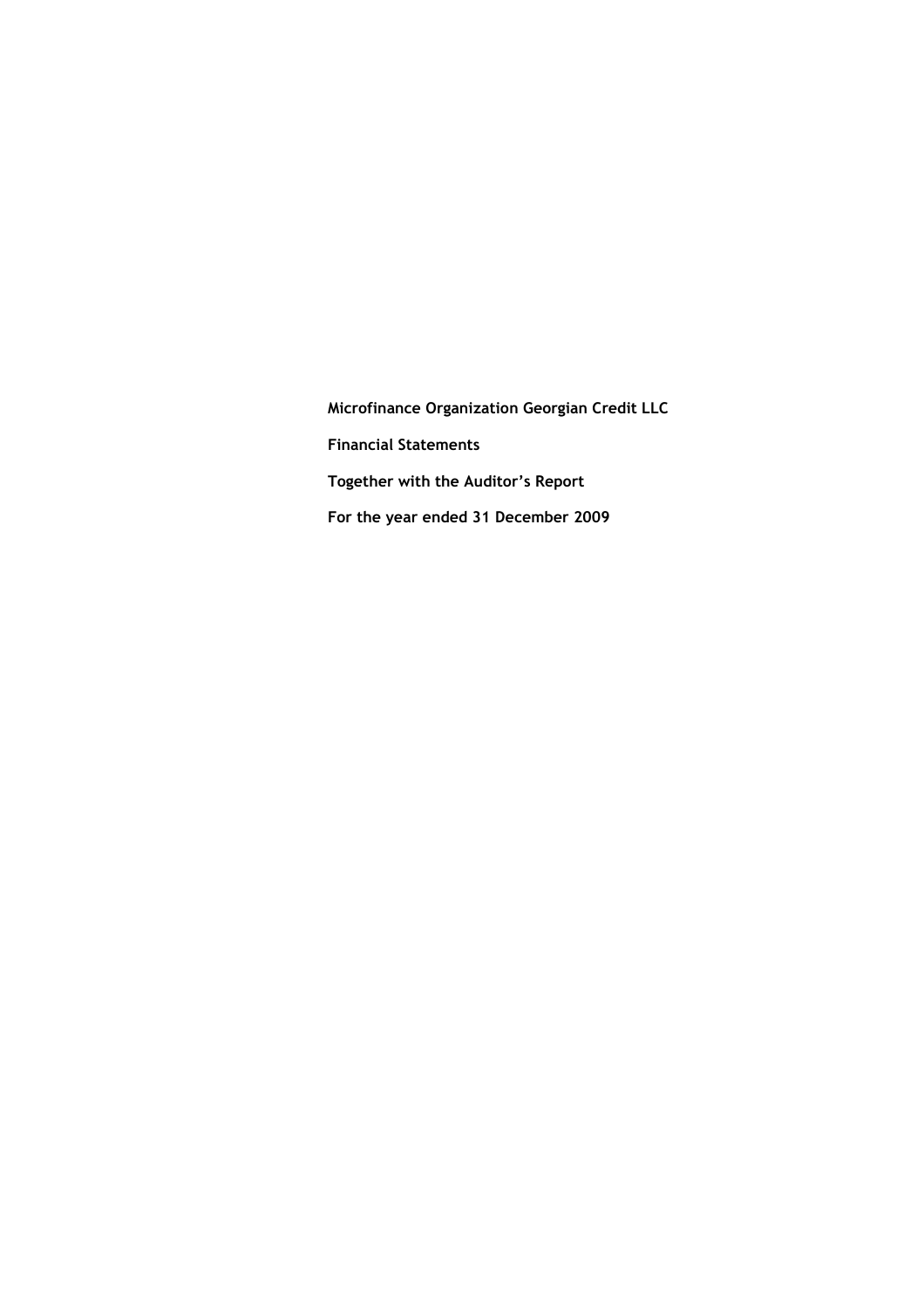# MICROFINANCE ORGANIZATION GEORGIAN CREDIT LLC

# **FINANCIAL STATEMENTS**

For the year ended 31 December 2009

# Contents:

|     | STATEMENT OF MANAGEMENT'S RESPONSIBILITIES FOR THE PREPARATION AND APPROVAL OF THE FINANCIAL STATEMENTS 3 |  |
|-----|-----------------------------------------------------------------------------------------------------------|--|
|     |                                                                                                           |  |
|     |                                                                                                           |  |
|     |                                                                                                           |  |
|     |                                                                                                           |  |
|     |                                                                                                           |  |
|     |                                                                                                           |  |
| 1.  |                                                                                                           |  |
| 2.  |                                                                                                           |  |
| 3.  |                                                                                                           |  |
| 4.  |                                                                                                           |  |
| 5.  |                                                                                                           |  |
| 6.  |                                                                                                           |  |
| 7.  |                                                                                                           |  |
| 8.  |                                                                                                           |  |
| 9.  |                                                                                                           |  |
| 10. |                                                                                                           |  |
| 11. |                                                                                                           |  |
| 12. |                                                                                                           |  |
| 13. |                                                                                                           |  |
| 14. |                                                                                                           |  |
| 15. |                                                                                                           |  |
| 16. |                                                                                                           |  |
| 17. |                                                                                                           |  |
| 18. |                                                                                                           |  |
| 19. |                                                                                                           |  |
| 20. |                                                                                                           |  |
| 21. |                                                                                                           |  |
| 22. |                                                                                                           |  |
| 23. |                                                                                                           |  |
| 24. |                                                                                                           |  |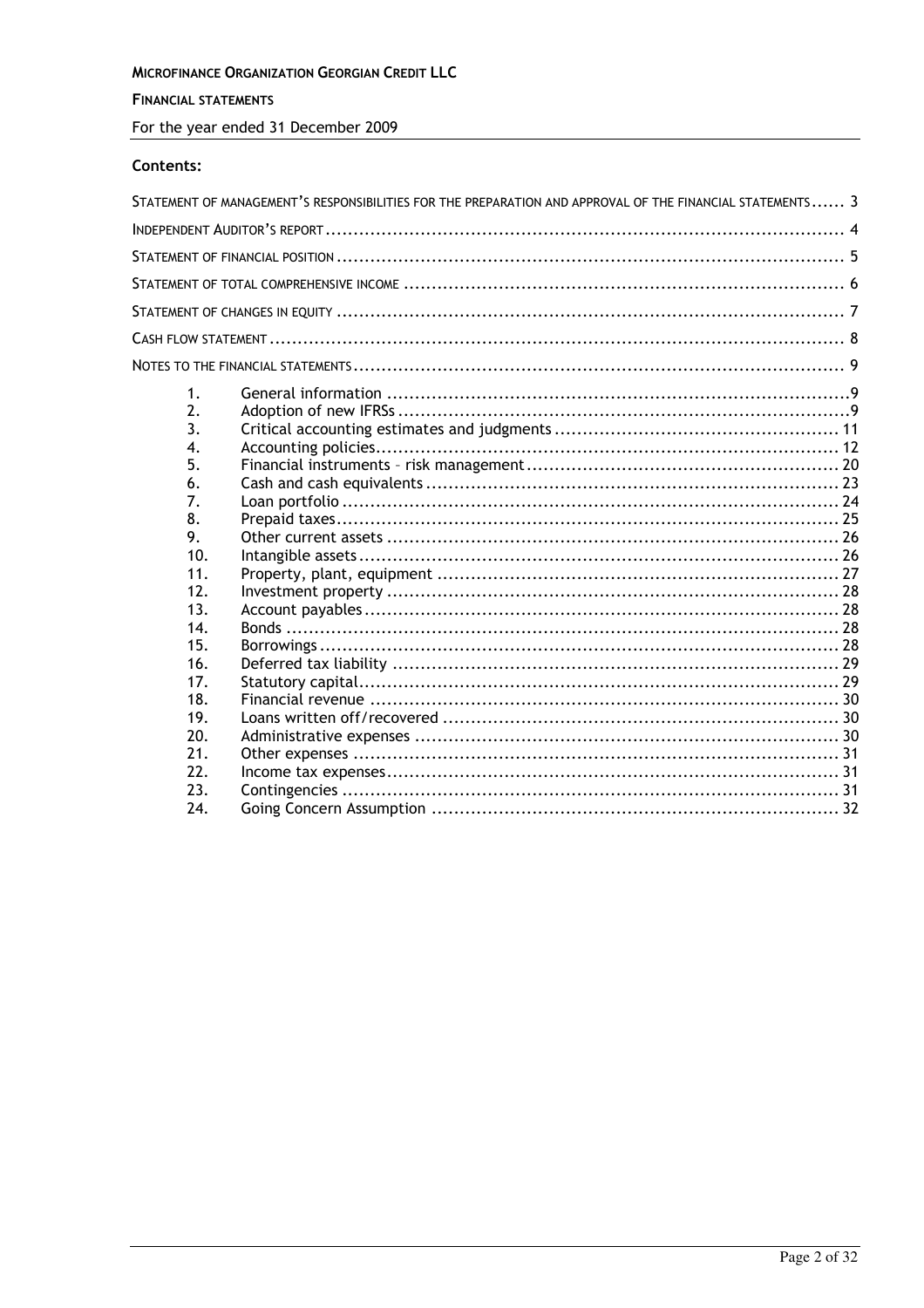# STATEMENT OF MANAGEMENT'S RESPONSIBILITIES FOR THE PREPARATION AND APPROVAL OF THE FINANCIAL STATEMENTS As and for the year ended 31 December 2009

The following statement, which should be read in conjunction with the independent auditor's responsibilities stated in the independent auditor's report set out on page 4, is made with a view to distinguishing the respective responsibilities of management and those of the independent auditors in relation to the financial statements of Microfinance Organization Georgian Credit LLC (hereinafter - the Organization).

Management is responsible for the preparation of the financial statements that present fairly the financial position of the Organization at 31 December 2009 and the results of its operations, cash flows, and changes in equity for the year then ended, in accordance with International Financial Reporting Standards ("IFRS").

In preparing the financial statements, management is responsible for:

- Selecting suitable accounting principles and applying them consistently
- Making judgments and estimates that are reasonable and prudent
- Stating whether IFRS have been followed, subject to any material departures disclosed and explained in the financial statements, and
- Preparing the financial statements on a going concern basis, unless it is inappropriate to presume that the Organization will continue in business for the foreseeable future

Management is also responsible for:

- Designing, implementing and maintaining an effective and sound system of internal controls, throughout the Organization
- Maintaining proper accounting records that disclose, with reasonable accuracy at any time, the financial position of the Organization, and which enable them to ensure that the financial statements of the Organization comply with IFRS
- Maintaining statutory accounting records in compliance with local legislation and accounting standards in the respective jurisdictions in which the Organization operates
- Taking such steps as are reasonably available to them to safeguard the assets of the Organization, and
- Preventing and detecting fraud and other irregularities

The financial statements for the year ended 31 December 2009 were approved on behalf of the management on \_\_\_\_\_\_\_\_\_\_\_\_\_\_\_\_\_\_\_\_\_\_\_\_\_\_\_ 2010 by:

| Chief Executive Officer | G. Tutberidze    |
|-------------------------|------------------|
| Chief Financial Officer | G. Naskidashvili |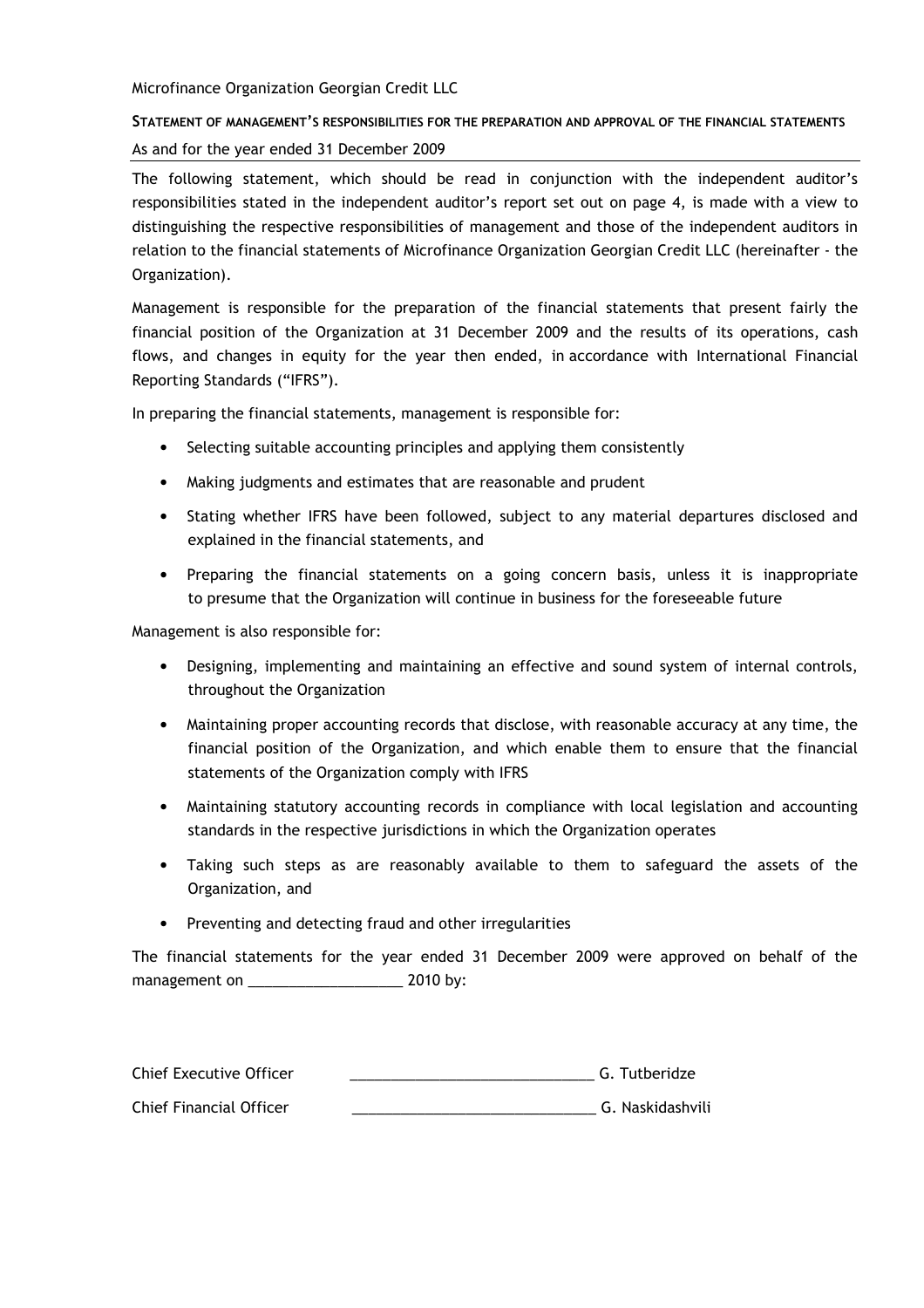#### **INDEPENDENT AUDITOR'S REPORT**

To the Shareholders of Microfinance Organization Georgian Credit LLC

#### **Report on the Financial Statements**

We have audited the accompanying financial statements of Microfinance Organization Georgian Credit LLC (hereinafter - the Organization), which comprise the balance sheet as at December 31, 2009, and the income statement, statement of changes in equity and cash flow statement for the year then ended, and a summary of significant accounting policies and other explanatory information.

#### Management's Responsibility for the Financial Statements

Management is responsible for the preparation and fair presentation of these financial statements in accordance with International Financial Reporting Standards, and for such internal control as management determines is necessary to enable the preparation of financial statements that are free from material misstatement, whether due to fraud or error.

#### **Auditor's Responsibility**

Our responsibility is to express an opinion on these financial statements based on our audit. We conducted our audit in accordance with international Standards on Auditing. Those standards require that we comply with ethical requirements and plan and perform the audit to obtain reasonable assurance whether the financial statements are free from material misstatement

An audit involves performing procedures to obtain audit evidence about the amounts and disclosures in the financial statements. The procedures selected depend on the auditor's judgment, including the assessment of the risks of material misstatement of the financial statements, whether due to fraud or error. In making those risk assessments, the auditor considers internal control relevant to the entity's preparation and fair presentation of the financial statements in order to design audit procedures that are appropriate in the circumstances, but not for the purpose of expressing an opinion on the effectiveness of the entity's internal control. An audit also includes evaluating the appropriateness of accounting policies used and the reasonableness of accounting estimates made by management, as well as evaluating the overall presentation of the financial statements.

We believe that the audit evidence we have obtained is sufficient and appropriate to provide a basis for our audit opinion.

#### Opinion

In our opinion, the financial statements present fairly, in all material respects the financial position of Microfinance Organization Georgian Credit LLC as of December 31, 2009, and of its financial performance and its cash flows for the year then ended in accordance with International Financial Reporting Standards.

Zurab Lalazashvili **Managing Partner** 28 May 2010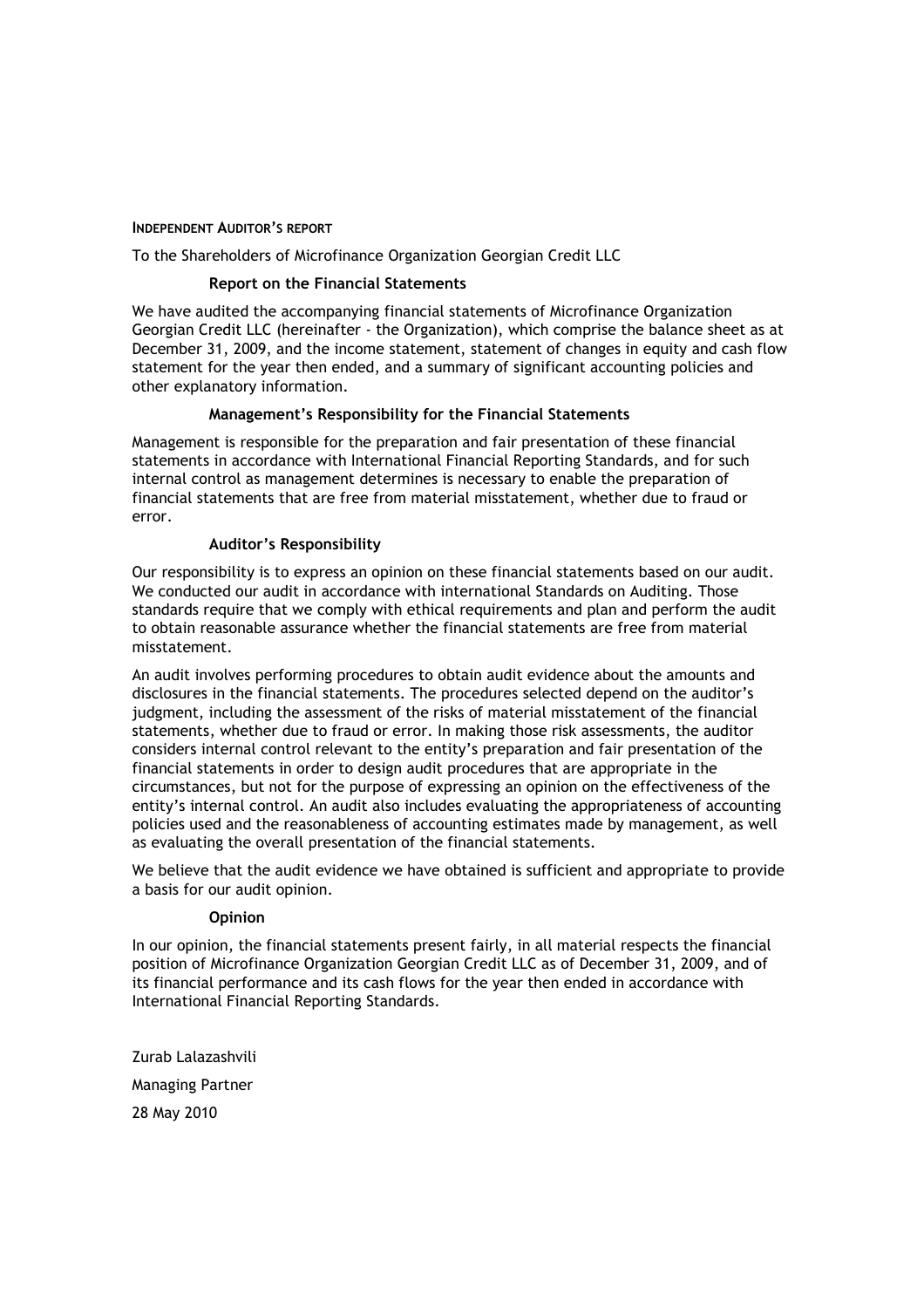STATEMENT OF FINANCIAL POSITION

As at 31 December 2009

(In GEL)

|                                     | <b>Note</b> | 2009      | 2008      |
|-------------------------------------|-------------|-----------|-----------|
| <b>Assets</b>                       |             |           |           |
| Cash and cash equivalents           | 6           | 325,130   | 57,866    |
| Gross loan portfolio                | 7           | 1,093,787 | 1,135,237 |
| Provision for loan losses           | 7           | (16, 274) | (20, 441) |
| Net loan portfolio                  | 7           | 1,077,513 | 1,114,796 |
| Interest receivable                 |             | 70,287    | 81,652    |
| Prepaid taxes                       | 8           | 16,348    | 17,579    |
| Other current assets                | 9           | 6,302     | 11,565    |
| Intangible assets                   | 10          | 15,794    | 16,367    |
| Property, plant, equipment          | 11          | 436,348   | 38,761    |
| Investment property                 | 12          | 95,701    | 79,800    |
| <b>Total Assets</b>                 |             | 2,043,423 | 1,418,386 |
| <b>Liabilities</b>                  |             |           |           |
| Accounts payable                    | 13          | 6,934     | 3,816     |
| <b>Bonds</b>                        | 14          |           | 355,000   |
| Interest payable                    |             | 9,955     | 26,629    |
| Tax payable                         |             | 1,680     | 182       |
| <b>Borrowings</b>                   | 15          | 1,080,590 | 671,208   |
| Deferred tax liability              | 16          | 17,043    | 5,814     |
| <b>Total Liabilities</b>            |             | 1,116,202 | 1,062,649 |
| <b>Equity</b>                       |             |           |           |
| Statutory capital                   | 17          | 749,273   | 250,000   |
| Retained earnings                   |             | 177,948   | 105,737   |
| <b>Total Equity</b>                 |             | 927,221   | 355,737   |
| <b>Total Liabilities and Equity</b> |             | 2,043,423 | 1,418,386 |

%12 =61< 221 GGGGGGGGGGGGGGGGGGGGGGGGGGGGGG & 61@ Chief Finan 1 0 221 GGGGGGGGGGGGGGGGGGGGGGGGGGGGGG & 5:1 5<101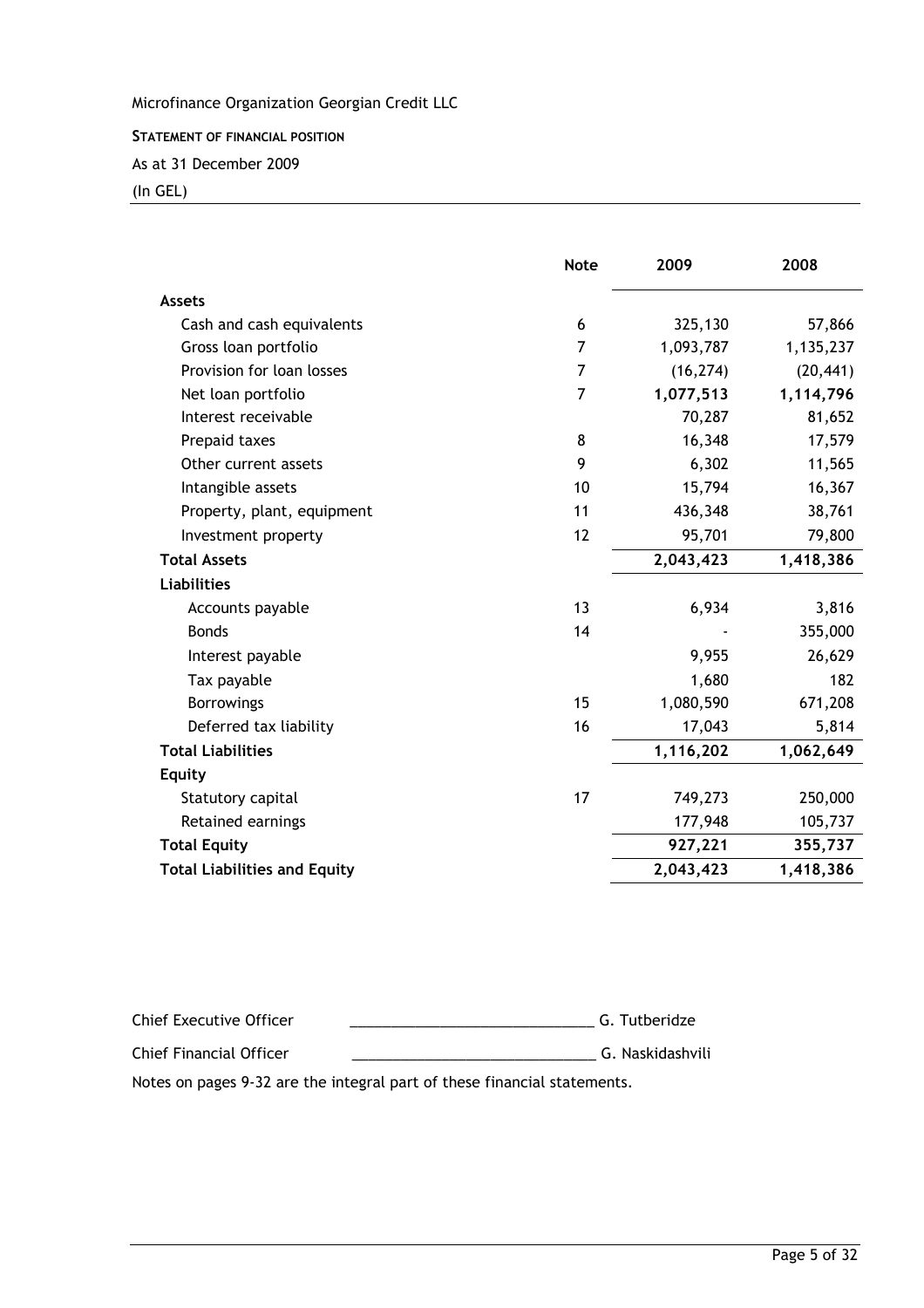# STATEMENT OF TOTAL COMPREHENSIVE INCOME

For the year ended 31 December 2009

(In GEL)

|                                                  | <b>Note</b> | 2009       | 2008       |
|--------------------------------------------------|-------------|------------|------------|
| Financial revenue                                | 18          | 483,311    | 474,838    |
| Financial expenses                               |             | (153, 671) | (143, 121) |
| <b>Financial margin</b>                          |             | 329,640    | 331,717    |
| Changes in loan loss provision                   | 7           | 4,167      | 37,031     |
| Loans written off/recovered                      | 19          | 4,984      | 35,662     |
| Administrative expenses                          | 20          | (232, 825) | (206, 304) |
| Net-operating revenue and expenses               |             | 105,966    | 198,106    |
| Other expenses                                   | 21          | (19, 120)  | (55, 590)  |
| Net exchange gain/loss                           |             | (3,406)    | (31, 038)  |
| Bad debt expenses                                |             |            |            |
| Net (loss/income)                                |             | 83,440     | 111,478    |
| Income tax expenses                              | 22          | (11, 229)  | (8,890)    |
| Net profit                                       |             | 72,211     | 102,588    |
| Other comprehensive income                       |             |            |            |
| Total comprehensive income (loss) for the period |             | 72,211     | 102,588    |

| Chief Executive Officer | G. Tutberidze    |
|-------------------------|------------------|
| Chief Financial Officer | G. Naskidashvili |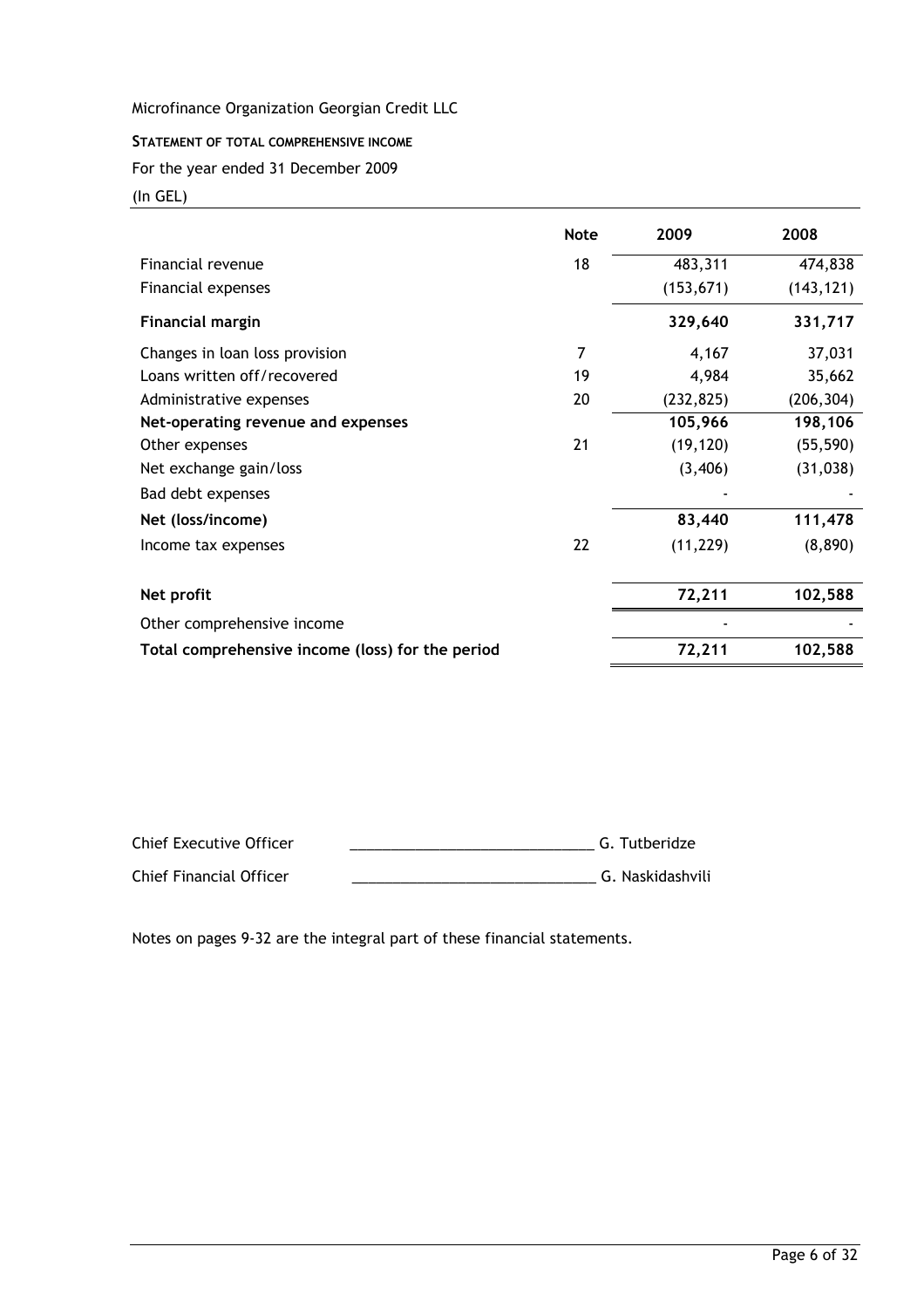STATEMENT OF CHANGES IN EQUITY For the year ended 31 December 2009 (In GEL)

|                             | Ordinary<br>shares | Retained<br><b>Earnings</b> | Total     |
|-----------------------------|--------------------|-----------------------------|-----------|
| Balance at 31 December 2007 | 250,000            | 22,630                      | 272,630   |
| Paid Dividend               |                    | (19, 480)                   | (19, 480) |
| Total comprehensive income  |                    | 102,587                     | 102,587   |
| Balance at 31 December 2008 | 250,000            | 105,737                     | 355,737   |
| Addition share capital      | 499,273            |                             | 499,273   |
| Total comprehensive income  |                    | 72,211                      | 72,211    |
| Balance at 31 December 2009 | 749,273            | 177,948                     | 927,221   |

%12 =61< 221 GGGGGGGGGGGGGGGGGGGGGGGGGGGGGG & 61@ Chief Finan 1 0 221 GGGGGGGGGGGGGGGGGGGGGGGGGGGGGG & 5:1 5<101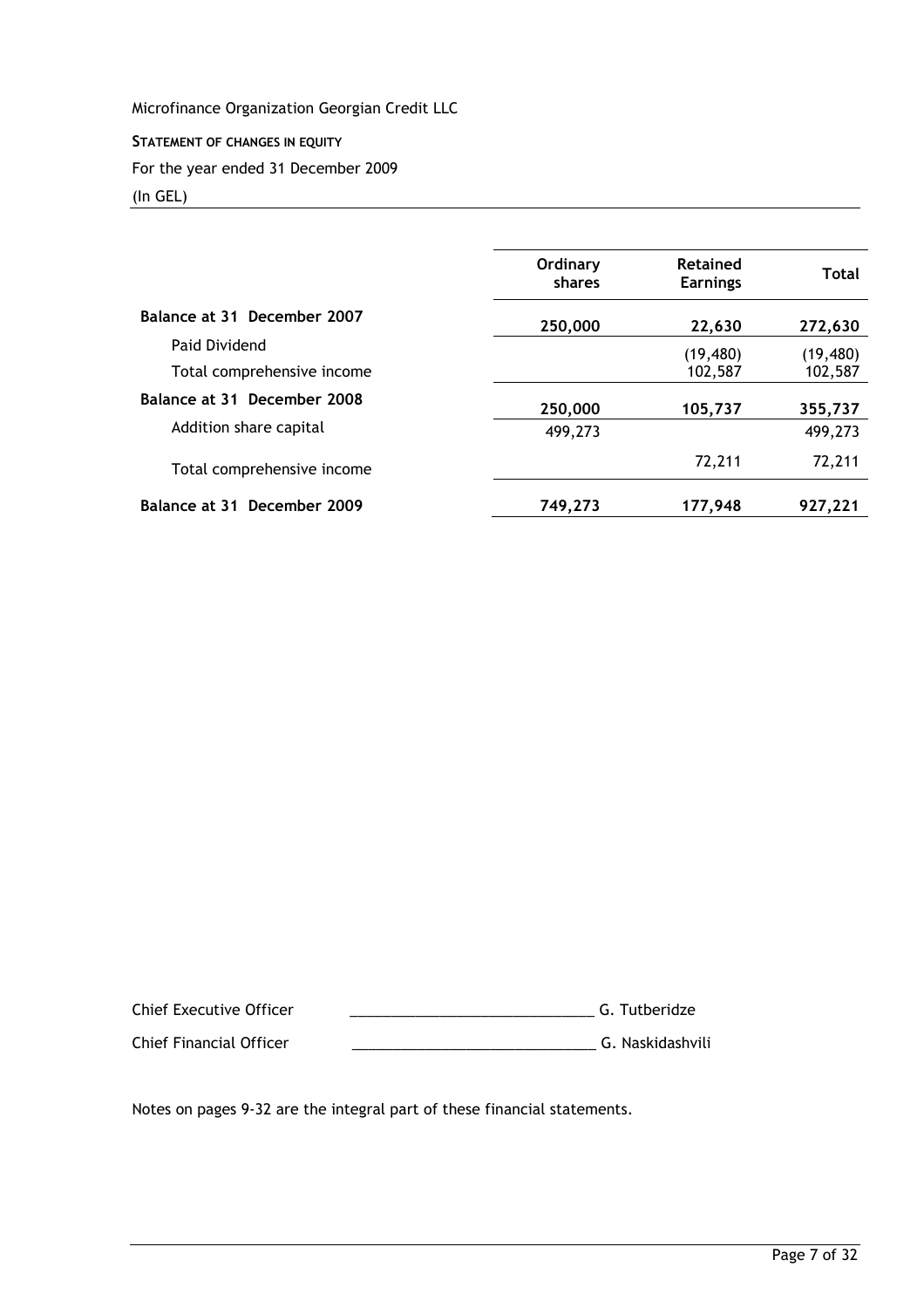#### **CASH FLOW STATEMENT**

For the year ended 31 December 2009

(In GEL)

|                                                        | <b>Note</b> | 2009       | 2008       |
|--------------------------------------------------------|-------------|------------|------------|
| Cash flows from operating activities                   |             |            |            |
| Income (loss) before taxation                          |             | 83,440     | 152,478    |
| Adjustments to:                                        |             |            |            |
| Depreciation and amortization                          |             | 16,113     | 12,126     |
| Changes in loan loss provision                         | 7           | (4, 167)   | (37, 031)  |
| Loans written off/recovered                            |             | 16,506     | 23,706     |
| Interest expenses                                      |             | 153,671    | 143,121    |
| Operating cash flows before working capital changes    |             | 265,563    | 294,400    |
| Decrease (Increase):                                   |             |            |            |
| Loan portfolio                                         |             | 24,944     | (540, 928) |
| Accounts payable                                       |             | 3,118      | 3,107      |
| Interest receivable                                    |             | 11,365     | (27, 965)  |
| Other current assets                                   |             | (11, 558)  | 6,231      |
| Taxes payable                                          |             | 2,729      | (54, 254)  |
| Cash generated from operations                         |             | 296,161    | (319, 409) |
| Paid interests                                         |             | (170, 345) | (123, 171) |
| Paid dividends                                         |             |            | (60, 480)  |
| Net cash provided from operating activities            |             | 125,816    | (503,060)  |
| Cash flows from investing activities                   |             |            |            |
| Purchase of property, plant and equipment              |             | (409, 865) | (22, 554)  |
| Purchase of intangible assets                          |             | (2, 342)   | (6,604)    |
| Net cash used in investing activities                  |             | (412, 207) | (29, 158)  |
| <b>Cash flows from financial activities</b>            |             |            |            |
| Redemption of short-term loans                         |             | 2,422      | 180,351    |
| Redemption of long-term loans                          |             | 406,960    | (67, 922)  |
| <b>Bonds</b>                                           |             | (355,000)  | 355,000    |
| Addition share capital                                 | 17          | 499,273    |            |
| Net cash used in financing activities                  |             | 553,655    | 467,429    |
| Net increase/decrease in cash and cash equivalents     |             | 267,264    | (64, 789)  |
| Cash and cash equivalents at the beginning of the year |             | 57,866     | 122,655    |
| Cash and cash equivalents at the end of the year       | 6           | 325,130    | 57,866     |

| Chief Executive Officer | G. Tutberidze    |  |
|-------------------------|------------------|--|
| Chief Financial Officer | G. Naskidashvili |  |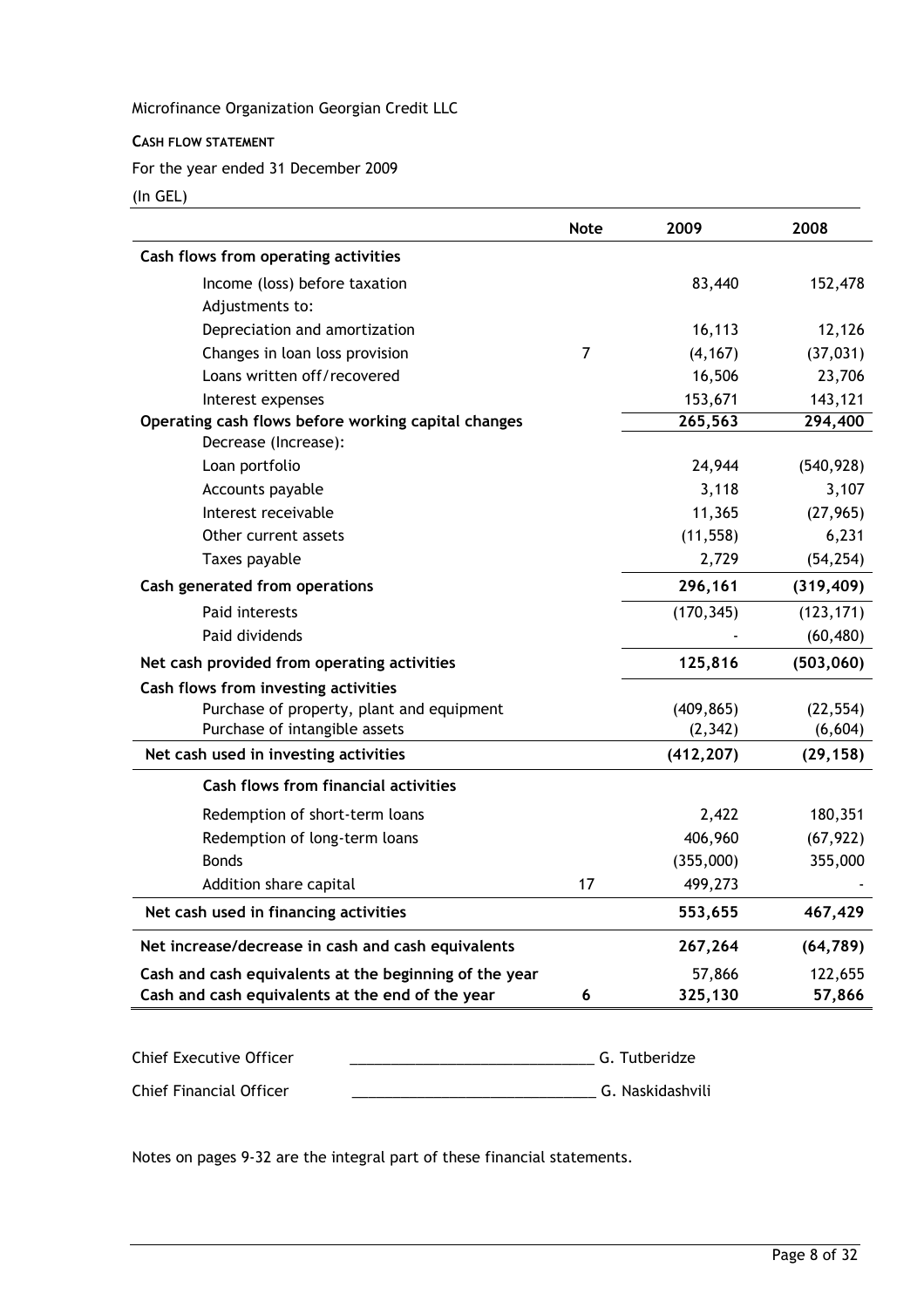#### NOTES TO THE FINANCIAL STATEMENTS

For the year ended 31 December 2009

 $(In GEL)$ 

# 1. General information

Microfinance Organization Georgian Credit LLC represents Georgian micro finance organization. Main objectives of the fund are support and development of micro, small and medium business to improve the social and economical conditions in Georgia and ensuing small entrepreneurs by fast, easy and high-grade financial services.

Scope of Activities:

- $\bullet$ Granting Micro-loans, including consumers, pawnshop, mortgage, unsecured, group and any other loans (credits) to legal entities and natural persons;
- $\bullet$ Investing in government and public securities;
- Implementing of money transfer  $\bullet$
- Discharging the function of an insurance agent;
- Providing consultations as regards to micro-crediting;  $\bullet$
- Obtaining loans (credits) from resident and non-resident legal entities and natural persons;

The organisation was founded on 12 September 2006. The initial founders were "Business Management Bureau" Ltd and Mamuka Kairishvili. The initial charter capital was defined in 250,000GEL with respective shares between the two parties - 75% and 25%.

On 3 July 2009 the organization underwent reorganisation and instead of "Business Management Bureau" Ltd the founders of the organisation were determined: "Consulting Group GT" Ltd and "Baad Group" Ltd. Charter capital remained the same, but the shares were allocated as follows: "Consulting Group GT" Ltd - 37.5%, "Baad Group" Ltd - 37.5% and Mamuka Kajrishvili - 25%.

As a result of second reorganization on 3 November 2009 the founder of the organization became EMIC Invest GbR - a organization acting under German law incorporated in Germany. Charter capital was defined in 749,273GEL and allocated in following shares: "Consulting Group GT" Ltd - 18.375%, "Baad Group" Ltd - 18.375%, Mamuka Kajrishvili - 12.25% and EMIC Invest GbR - 51%.

The organisation has a head office in Tbilisi and two service centres. The address of the organisation is 30 Kazbegi Avenue, Tbilisi 0177, Georgia.

#### 2. Adoption of new IFRSs

Standards and amendments to existing standards effective 1 January 2009:

IAS 1 (revised), 'Presentation of financial statements'. The revised standard prohibits the presentation of items of income and expenses (that is, 'non-owner changes in equity') in the statement of changes in equity. It requires non-owner changes in equity to be presented separately from owner changes in equity.

All non-owner changes in equity are required to be shown in a performance statement, but entities can choose whether to present one performance statement (the statement of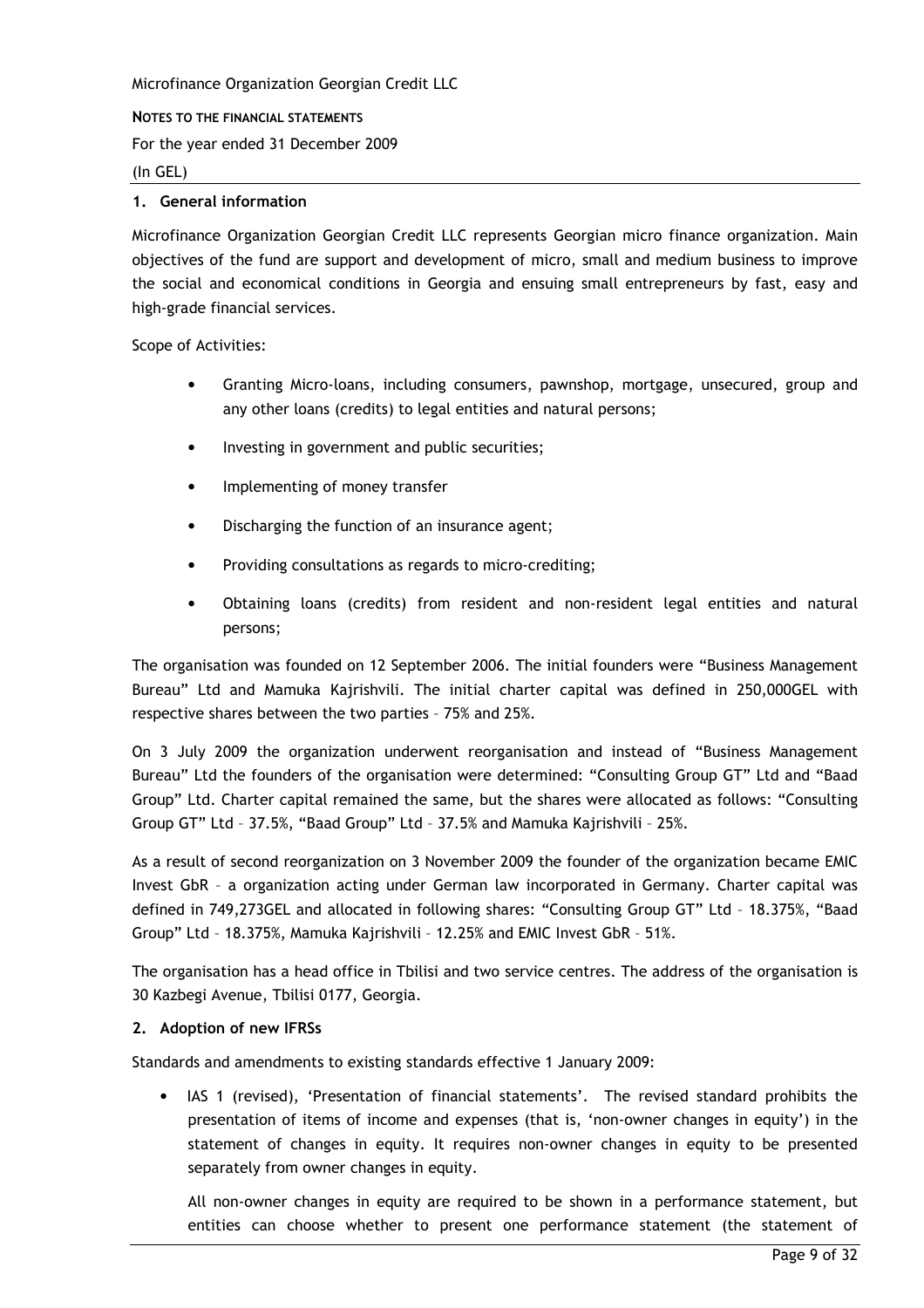#### NOTES TO THE FINANCIAL STATEMENTS

For the year ended 31 December 2009

 $(In GEL)$ 

comprehensive income) or two statements (the income statement and statement of comprehensive income). Where entities restate or reclassify comparative information, they are required to present a restated statement of financial position as at the beginning comparative period, in addition to the current requirement to present statements of financial position at the end of the current period and comparative period. The Organization has applied IAS 1 (revised) from 1 January 2009, and has elected to present solely a statement of comprehensive income. The adoption of this revised standard has not resulted in a significant change to the presentation of the Organization's performance statement, as the Organization has no elements of other comprehensive income.

• IFRS 7 (amendment) 'financial instruments: Disclosures'. The amendment requires enhanced disclosures about fair value measurement and liquidity risk. In particular, the amendment requires disclosure of fair value measurements by level of a fair value measurement hierarchy. The adoption of the amendment results in additional disclosures but does not have an impact on the Organization's financial position or performance.

Standards, amendments and interpretations effective on 1 January 2009 but not relevant:

- IAS 23 (amendment), 'Borrowing costs'
- IAS 39 (amendment), 'Financial instruments: Recognition and measurement'
- IAS 39 and IFRIC 9 (amendments), 'Embedded derivatives' (effective for all periods ending on or after 30 June 2009)
- IAS 32 (amendment), 'Financial instruments: Presentation', and IAS 1 (amendment), 'Presentation of financial statements
- IAS 39 and IFRS 7 (amendments), 'Reclassification of financial assets'
- IAS 27 (revised), 'Consolidated and separate financial statements' (effective from 1 July 2009)
- IAS 39 (amendment), 'Financial instruments: Recognition and measurement' (effective from 1 **July 2009)**
- IFRS 1 (amendment), 'First-time adoption of IFRS', and IAS 27, 'Consolidated and separate financial statements'
- IFRS 2 (amendment), 'Share-based payment'
- IFRS 8, 'Operating segments'1; and
- IFRS 3 (revised), 'Business combinations' (effective from 1 July 2009)
- IFRIC 15, 'Agreements for construction of real estates'
- IFRIC 17, 'Distributions of non-cash assets to owners' (effective from 1 July 2009); and
- IFRIC 18, 'Transfers of assets from customers' (effective from 1 July 2009)  $\bullet$

Standards, amendments and interpretations that are not effective on 1 January 2009 and are not relevant for Organization:

• IFRS 1 (amendments), 'Additional exemptions for first-time adopters' (effective from 1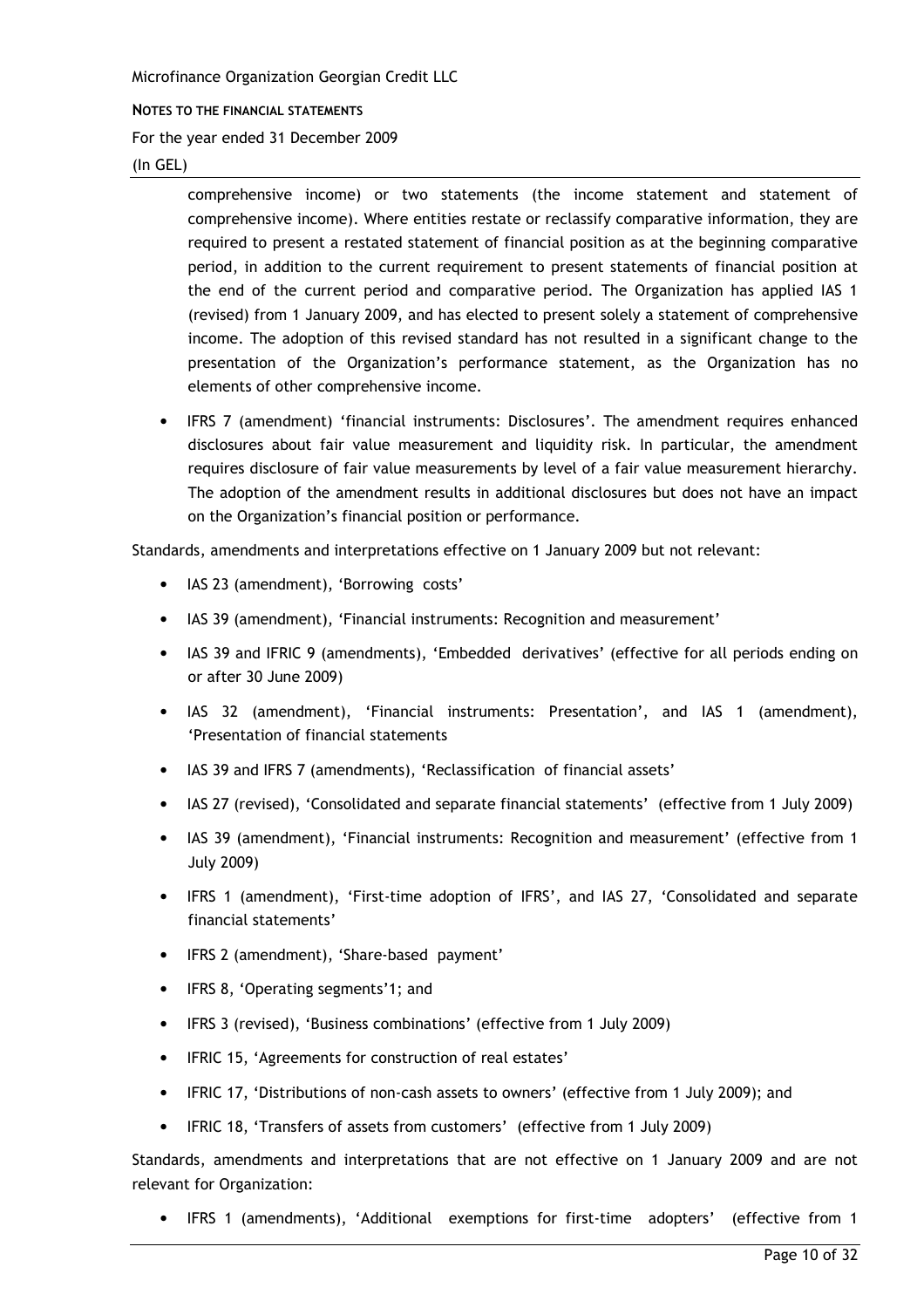NOTES TO THE FINANCIAL STATEMENTS

For the year ended 31 December 2009

#### $(In GEL)$

#### January 2010)

IFRS 2 (amendments), 'Group cash-settled share-based payment transactions' (effective from 1 January 2010)

'Improvements to IFRS' were issued in May 2008 and April 2009 respectively and contain numerous amendments to IFRS, which the IASB consider non-urgent but necessary. 'Improvements to IFRS' comprise amendments that result in accounting changes for presentation, recognition or measurement purposes as well as terminology or editorial amendments related to a variety of individual standards. Most of the amendments are effective for annual periods beginning on or after 1 January 2009 and 1 January 2010 respectively, with earlier application permitted. No material changes to accounting policies are expected as a result of these amendments.

# 3. Critical accounting estimates and judgments

The Organization makes certain estimates and assumptions regarding the future. Estimates and judgments are continually evaluated based on historical experience and other factors, including expectations of future events that are believed to be reasonable under the circumstances. In the future, actual experience may deviate from these estimates and assumptions. The estimates and assumptions that have a significant risk of causing a material adjustment to the carrying amounts of assets and liabilities within the next financial year are discussed below.

- Income taxes. During the ordinary course of business, there are many transactions and calculations for which the ultimate tax determination is uncertain. As a result, the Organization recognizes tax liabilities based on estimates of whether additional taxes and interest will be due. These tax liabilities are recognized when, despite the Organization's belief that its tax return positions are supportable, the Organization believes that certain positions are likely to be challenged and may not be fully sustained upon review by tax authorities. As a result Organization minimizes the risks related to this fact. The Organization believes that its accruals for tax liabilities are adequate for all open audit years based on its assessment of many factors including past experience and interpretations of tax law. This assessment relies on estimates and assumptions and may involve a series of complex judgments about future events. To the extent that the final tax outcome of these matters is different than the amounts recorded, such differences will impact income tax expense in the period in which such determination is made.
- Useful lives of intangible assets and property, plant and equipment. Intangible assets and property, plant and equipment are amortized or depreciated over their useful lives. Useful lives are based on the management's estimates of the period that the assets will generate revenue, which are periodically reviewed for continued appropriateness. Changes to estimates can result in significant variations in the carrying value and amounts charged to the statement of comprehensive income in specific periods.
- Legal proceedings, In accordance with IFRSs the Organization only recognizes a provision where there is a present obligation from a past event, a transfer of economic benefits is probable and the amount of costs of the transfer can be estimated reliably. In instances where the criteria are not met, a contingent liability may be disclosed in the notes to the financial statements. Realization of any contingent liabilities not currently recognized or disclosed in the financial statements could have a material effect on the Organization's financial position. Application of these accounting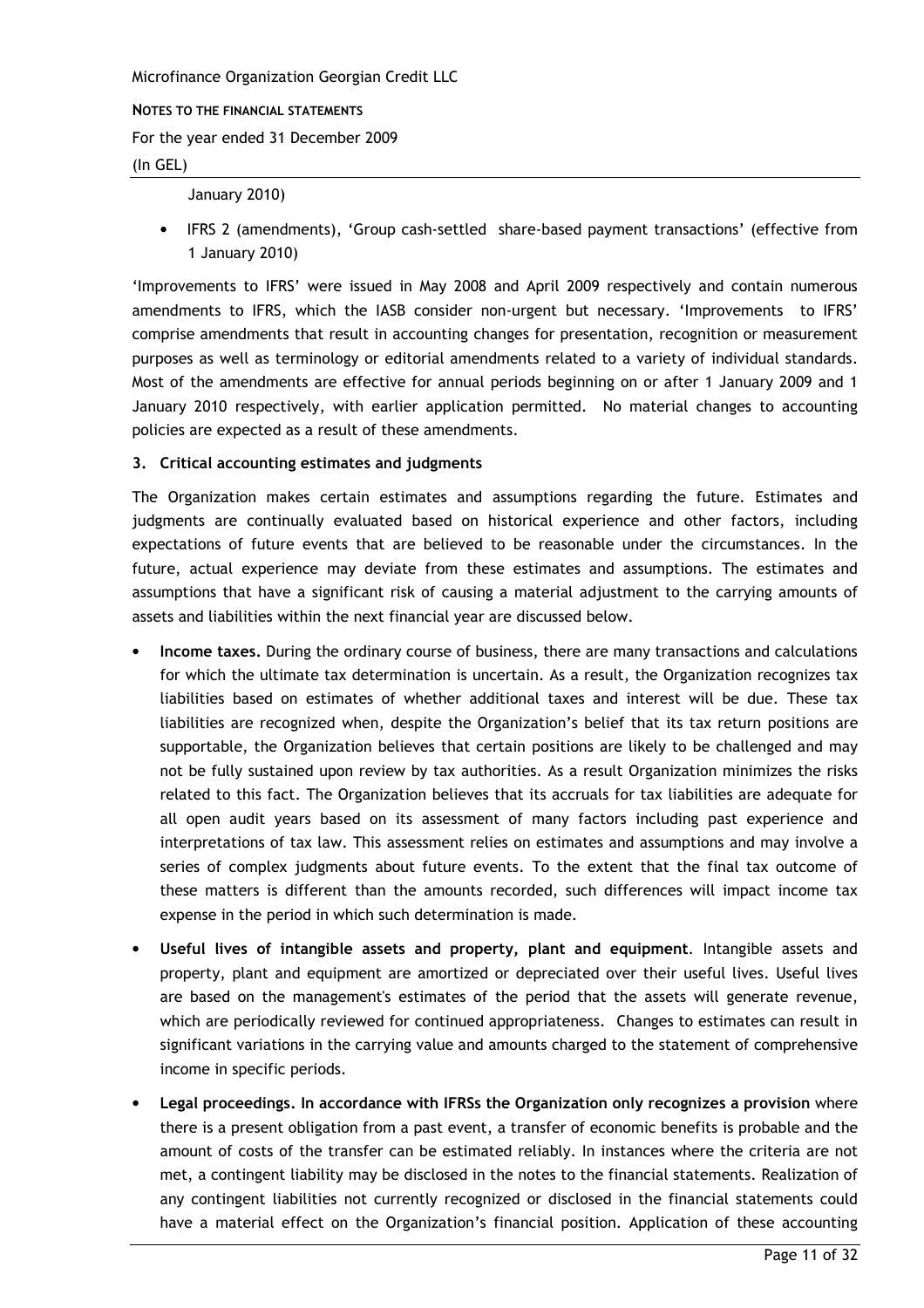NOTES TO THE FINANCIAL STATEMENTS

For the year ended 31 December 2009

#### $(In GEL)$

principles to legal cases requires the Organization's management to make determinations about various factual and legal matters beyond its control. The Organization reviews outstanding legal cases following developments in the legal proceedings and at each balance sheet date, in order to assess the need for provisions in its financial statements. Among the factors considered in making decisions on provisions are the nature of litigation, claim or assessment, the legal process and potential level of damages in the jurisdiction in which the litigation, claim or assessment has been brought, the progress of the case (including the progress after the date of the financial statements but before those statements are issued), the opinions or views of legal advisers, experience on similar cases and any decision of the Organization's management as to how it will respond to the litigation, claim or assessment.

#### 4. Accounting policies

# **Basis of preparation**

The principal accounting policies adopted in the preparation of the financial statements are set out below. The policies have been consistently applied to all the years presented, unless otherwise stated.

These financial statements have been prepared in accordance with International Financial Reporting Standards, International Accounting Standards and Interpretations (collectively IFRS) issued by the International Accounting Standards Board (IASB) as adopted by the European Union ("adopted IFRSs"), and are in accordance with IFRS as issued by the IASB.

The Organization keeps its books and records in Georgian lary in accordance with the requirements to the accounting in Georgia. The aforesaid financial statements are prepared on the basis of the Organization's accounting records, which are respectively adjusted and re-classified for the reliable presentation in accordance with IFRS.

The financial statements have been prepared on the historical cost basis. The reporting period for the Organization is the calendar year from January 1 to December 31.

# **Measurement and Presentation Currencies**

Standing Interpretation Committee (hereinafter - SIC) included into the International Financial Reporting Standards Committee has accepted the interpretation SIC-19 "Reporting currency: measurement and presentation of financial statements under IAS-21 and IAS-29". This interpretation determines that measurement currency should provide information about the entity that is useful and reflects the economic substance of the underlying events and circumstances relevant to the entity. When certain currency is used to a significant extent in, or has a significant impact on, the entity, it is appropriate to use it as the measurement currency.

During its operating activities the Organization uses Georgian lary as a functional currency that has a significant impact on the Organization's transactions. As such, the Organization uses Georgian lary as the measurement currency for these financial statements.

Transactions in currencies different from the measurement currency are considered as foreign currency transactions and should be accounted in accordance with the requirement of IAS-21 "Effects of changes in foreign exchange rates".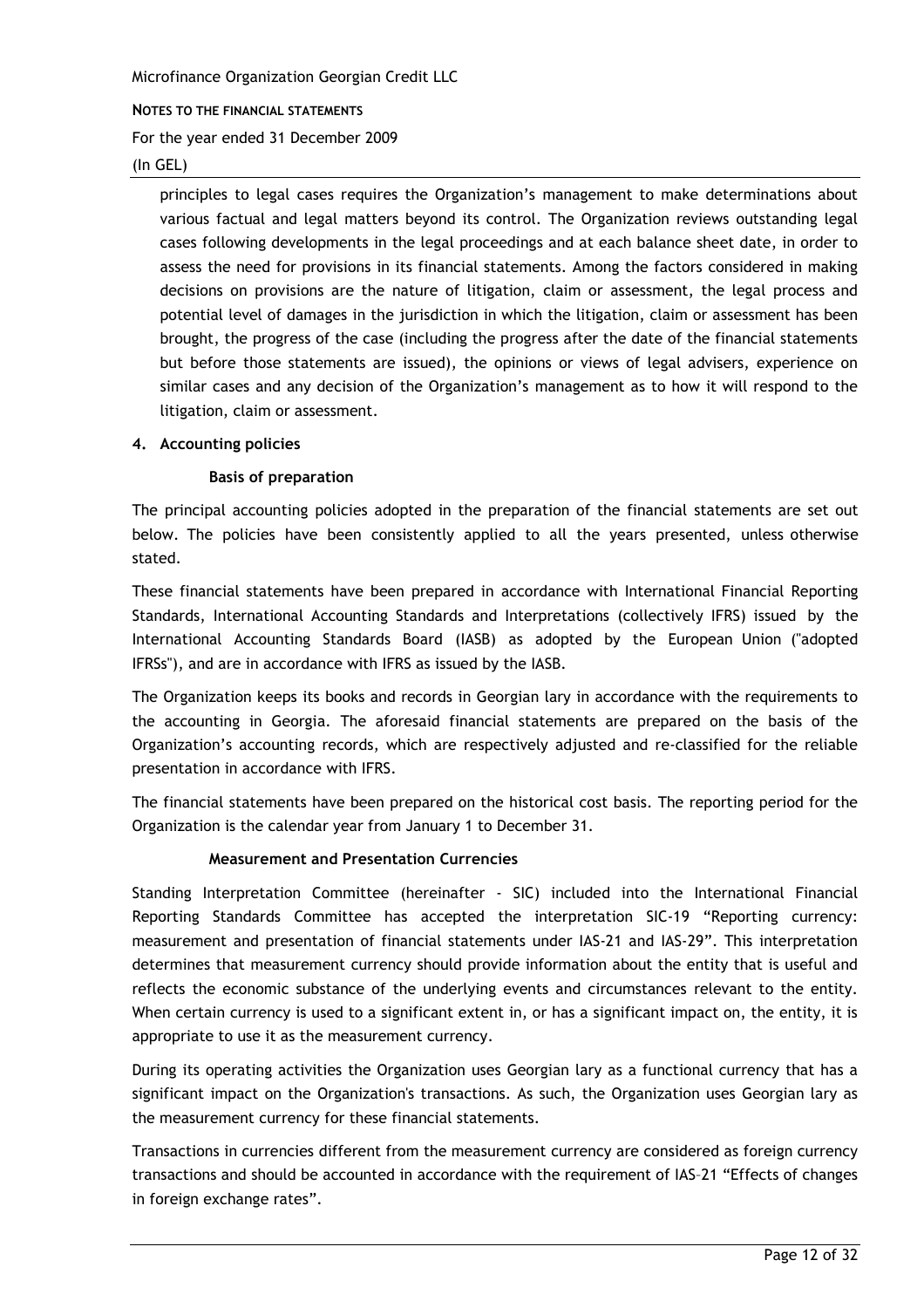NOTES TO THE FINANCIAL STATEMENTS

For the year ended 31 December 2009

#### $(In GEL)$

## **Effect of hyperinflation**

IAS-29 "Financial reporting in hyperinflation economies" does not establish the absolute criteria for definition of hyperinflation economy. One of such criteria is when the cumulative inflation index achieves the level of 100% for last three years. Georgian inflation indexes for the last years are presented in the table below:

| Period | Inflation index, % |
|--------|--------------------|
| 2005   | 6,20               |
| 2006   | 9,18               |
| 2007   | 9,25               |
| 2008   | 10,00              |
| 2009   | 9,00               |

The decision as to recalculation of the financial statements under IAS-29 is taken by the Organization's management. The Organization does not consider Georgian economy to be of hyperinflation nature and does not adjust its financial statements to the degree of change in consumer prices as at the date of its preparation.

# **Foreign Currencies Conversion**

Assets and liabilities denominated in foreign currencies are subject to recalculation under the official exchange rates established by the National Bank of Georgia at the year-end. Exchange rate adjustments originating due to the converting are reported in the Income statement. Results denominated in foreign currencies are recalculated under the exchange rates at the date of transaction.

 $\sim$   $\sim$   $\sim$ 

 $\mathbf{z}$  and  $\mathbf{z}$  and  $\mathbf{z}$ 

 $\sim$ 

|                                | Official rate of the National Bank of Georgia |            |            |
|--------------------------------|-----------------------------------------------|------------|------------|
|                                | USD                                           | <b>EUR</b> | <b>GBP</b> |
| Exchange rate as at 31.12.08   | 1,6670                                        | 2,3640     | 2,4240     |
| Exchange rate as at 31.12.09   | 1,6858                                        | 2,4195     | 2,6735     |
| Average exchange rate for 2008 | 1,4902                                        | 2,1886     | 2,7566     |
| Average exchange rate for 2009 | 1,6705                                        | 2,3305     | 2,6143     |

# **Financial Instruments**

Financial instruments recognized in the Organization's balance sheet include loans and receivables, cash and cash equivalents, borrowings, and other payables. Financial instruments are initially measured at fair value plus transaction costs, in the case of a financial asset or financial liability being not measured at fair value through profit and loss. Financial instruments are recognized in the balance sheet, when the Organization has become a party to the contractual arrangement of the instrument.

A financial instrument or a portion of a financial instrument is derecognized, when the Organization loses its contractual rights or extinguishes the obligation associated with such an instrument. On derecognition of a financial asset, the difference between the proceeds received or receivable and the carrying amount of the asset is included in the income statement. On derecognition of a financial liability the difference between the carrying amount of the liability and the amount paid or payable is included in the income statement.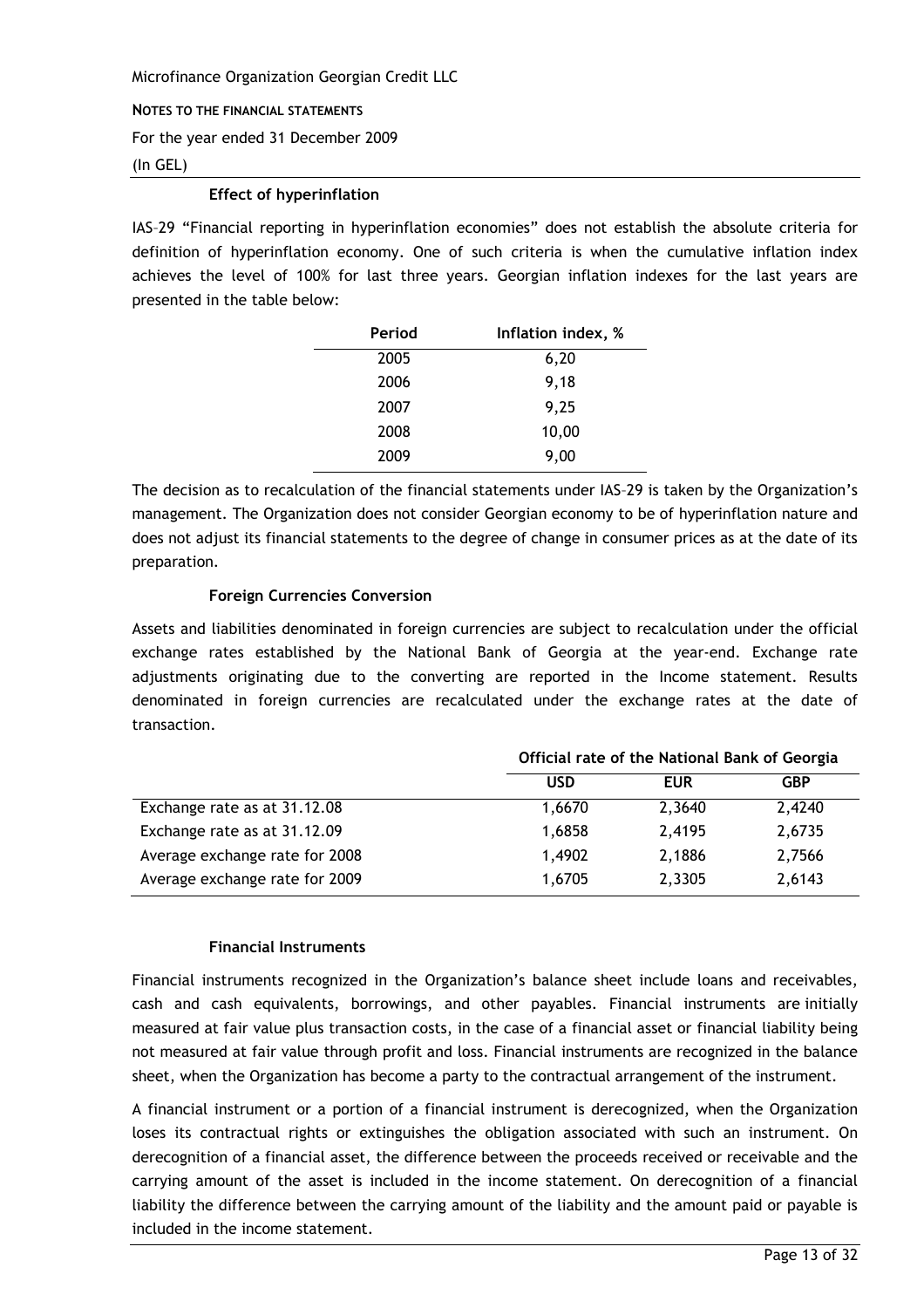NOTES TO THE FINANCIAL STATEMENTS

For the year ended 31 December 2009

#### $(In GEL)$

#### **Loans and receivables**

Loans and receivables are non-derivative financial assets with fixed or determinable payments that are not quoted in an active market, other than:

- those that the entity intends to sell immediately or in the near term, which shall be  $(a)$ classified as held for trading, and those that the entity upon initial recognition designates as at fair value through profit or loss;
- $(b)$ Those that the entity upon initial recognition designates as available for sale; or
- Those for which the holder may not recover substantially all of its initial investment,  $(c)$ other than because of credit deterioration, which shall be classified as available for sale.

The Organization recognizes a financial asset in its statement of financial position when, and only when, the it becomes a party to the contractual provisions of the instrument; and derecognizes a financial asset when and only when the contractual rights to the cash flows from the financial asset expire or it transfers the financial asset and the transfer qualifies for derecognition.

After initial recognition, loans and receivables originated by the Organization are measured at amortized cost using the effective interest method less any provision for impairment or noncollectability.

For loans and receivables carried at amortized cost, a gain or loss is recognized in profit or loss when the loans and receivables are derecognized or impaired, and through the amortization process.

# Provision for loan losses

The Organization assesses at the end of each reporting period whether there is any objective evidence that a loans and receivables are impaired. If any such evidence exists, the Organization determines the amount of any impairment loss. If there is objective evidence that an impairment loss on loans and receivables carried at amortized cost has been incurred, the amount of the loss is measured as the difference between the asset's carrying amount and the present value of estimated future cash flows (excluding future credit losses that have not been incurred) discounted at the financial asset's original effective interest rate (i.e. the effective interest rate computed at initial recognition). The carrying amount of the asset is reduced through use of a provision account. The amount of the loss is recognized in profit or loss. If, in a subsequent period, the amount of the impairment loss decreases and the decrease can be related objectively to an event occurring after the impairment was recognized (such as an improvement in the debtor's credit rating), the previously recognized impairment loss is reversed by adjusting a provision account. The reversal does not result in a carrying amount of the financial asset that exceeds what the amortized cost would have been had the impairment not been recognized at the date the impairment is reversed. The amount of the reversal is recognized in profit or loss.

The Provision for loan losses in the balance sheet represents an estimate of possible loan losses based on the CGAP (Consultative Group to Assist the Poor) standards, which is one of the best in micro finance industry worldwide, as well as the historic analysis of loan losses conducted by the Organization's management.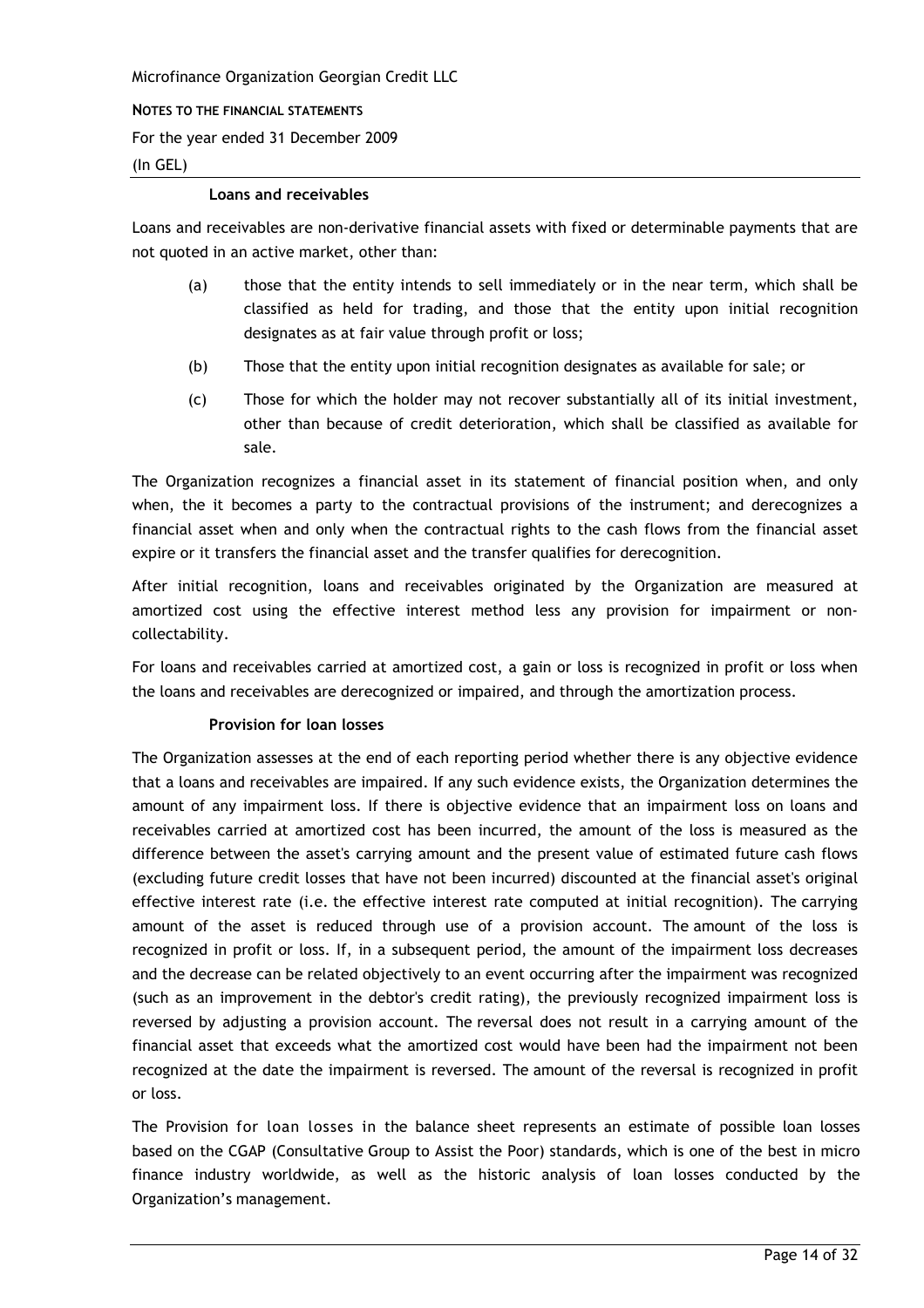#### NOTES TO THE FINANCIAL STATEMENTS

For the year ended 31 December 2009

### $(In GEL)$

Management provisions for loan losses based on annual information about loans. The provision for loan loss is determined by applying predicted loss percentages to aged loans, grouped by lateness of payments. A loan becomes late as soon as a scheduled instalment is missed.

Percentage for loan loss provision is as follows:

| <b>Loan Qualification</b> | <b>Provisions rate</b> | <b>Overdue Days</b> |
|---------------------------|------------------------|---------------------|
|                           |                        |                     |
| Ordinary                  | 0%                     | $1 - 30$            |
| Significant               | 5%                     | $30 - 45$           |
| Unordinary                | 25%                    | 45-120              |
| Doubtful                  | 50%                    | 120-180             |
| Bad                       | 100%                   | 180                 |

# Loans write-off policy

Organization writes off loans only in the following cases:

- Owner of business dies and business stops functioning.
- Court receives appropriate decision.
- Delinguent loans for more than 180 days.

Write-offs are taken out of the outstanding loan portfolio and deducted from the provisions for loan loss.

# Interest accrual on overdue loans

Interest income on loans is collected with monthly loan repayments. Due but unpaid interest is accrued on late loans for up to 180 days. After 180 days, late loans are classified as nonperforming and further accrual of unpaid interest income ceases. Accrued interest on nonperforming loans, including writtenoff loans, is reversed out of income on an ongoing basis.

# Loan portfolio quality

The MFO's main measure of loan delinguency is an aged portfolio-at-risk ratio. Loans are separated into classes depending on the number of days they are overdue. For each class of loans, the outstanding principal balance of such loans is divided by the outstanding principal balance of the gross loan portfolio (that is, before deducting the provision for loan loss).

Loans are considered overdue if any payment has fallen due and remained unpaid. Loan payments are applied first to any interest due, than to any instalment of principal that is due but unpaid, beginning with the earliest such instalment. The number of days of lateness is based on the due date of the earliest loan instalment that has not been fully paid.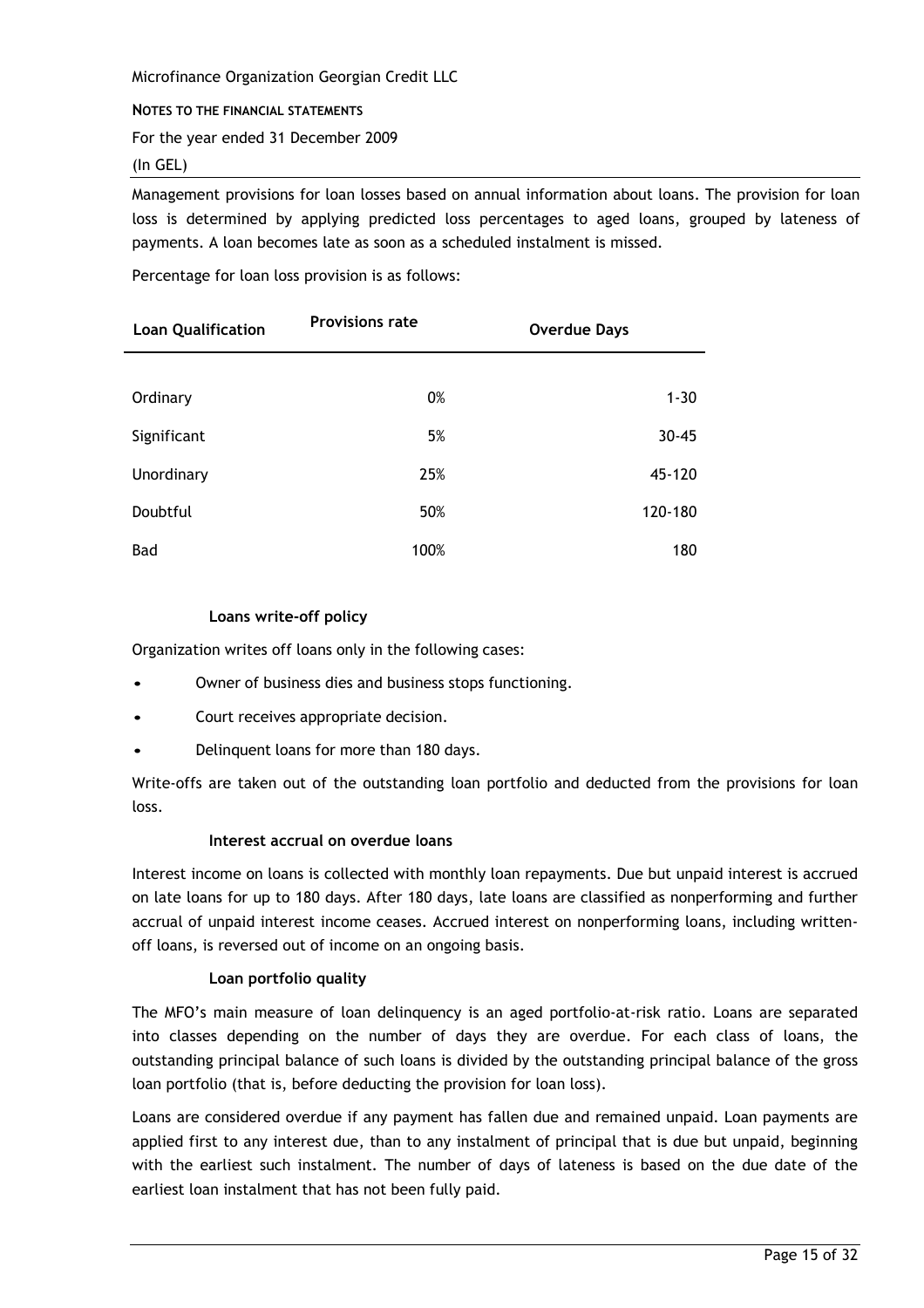#### NOTES TO THE FINANCIAL STATEMENTS

For the year ended 31 December 2009

# (In GEL)

|                         | Outstanding principal balance - as at 31 December 2009 |                   |                      |
|-------------------------|--------------------------------------------------------|-------------------|----------------------|
|                         | <b>Outstanding loans</b>                               | Portfolio at risk | Number of<br>clients |
| Normal loans            |                                                        |                   |                      |
| Current                 |                                                        | 1,048,027         | 300                  |
| 31-45 days late         | 1,094                                                  | 28,077            |                      |
| 45-120 days late        | 1,184                                                  | 3,123             |                      |
| 45-180 days late        | 571                                                    | 942               |                      |
| More than 180 days late | 8,046                                                  | 13,618            | 3                    |
| <b>Total</b>            | 10,895                                                 | 1,093,787         | 309                  |

# Outstanding principal balance - as at 31 December 2008

|                         | <b>Outstanding loans</b> | Portfolio at risk | Number of<br>clients |
|-------------------------|--------------------------|-------------------|----------------------|
| Normal loans            |                          |                   |                      |
| Current                 | $\overline{\phantom{0}}$ | 1,088,095         | 397                  |
| 31-45 days late         | 134                      | 3,229             |                      |
| 45-120 days late        | 3,325                    | 31,512            |                      |
| 45-180 days late        |                          |                   | ٠                    |
| More than 180 days late | 12,401                   | 12,401            | 2                    |
| <b>Total</b>            | 15,860                   | 1,135,237         | 403                  |

# Outstanding principal balance - as at 31 December 2009

|                         | <b>Outstanding loans</b><br>(%) | Portfolio at risk (%) | Number of<br>clients (%) |
|-------------------------|---------------------------------|-----------------------|--------------------------|
| Normal loans            |                                 |                       |                          |
| Current                 | 0.00%                           | 95.82%                | 97.09%                   |
| 31-45 days late         | 0.10%                           | 2.57%                 | 0.97%                    |
| 45-120 days late        | 0.11%                           | 0.29%                 | 0.65%                    |
| 45-180 days late        | 0.05%                           | 0.09%                 | 0.32%                    |
| More than 180 days late | 0.74%                           | 1.25%                 | 0.97%                    |
| <b>Total</b>            | 1.00%                           | 100.00%               | 100.00%                  |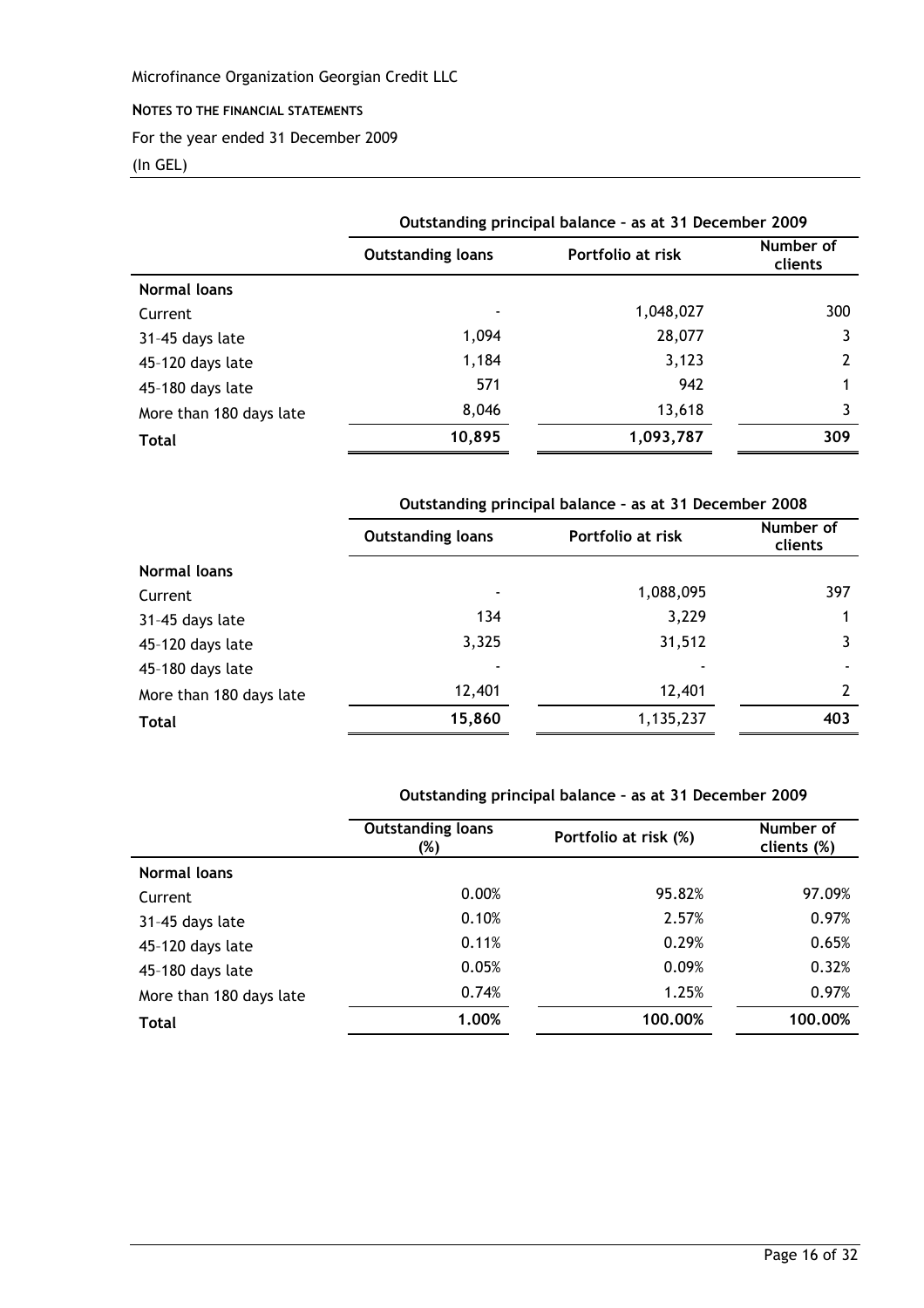#### NOTES TO THE FINANCIAL STATEMENTS

For the year ended 31 December 2009

#### $(In GEL)$

|                         | Outstanding principal balance - as at 31 December 2008 |                       |                          |  |
|-------------------------|--------------------------------------------------------|-----------------------|--------------------------|--|
|                         | <b>Outstanding loans</b><br>(%)                        | Portfolio at risk (%) | Number of<br>clients (%) |  |
| <b>Normal loans</b>     |                                                        |                       |                          |  |
| Current                 | 0.00%                                                  | 95.85%                | 98.51%                   |  |
| 31-45 days late         | 0.01%                                                  | 0.28%                 | 0.25%                    |  |
| 45-120 days late        | 0.27%                                                  | 2.78%                 | 0.74%                    |  |
| 45-180 days late        | 0.00%                                                  | 0.00%                 | 0.00%                    |  |
| More than 180 days late | 1.01%                                                  | 1.09%                 | 0.50%                    |  |
| <b>Total</b>            | 1.29%                                                  | 100.00%               | 100.00%                  |  |

and a state of the state of

#### Cash and cash equivalents

Cash and cash equivalents include cash with bank accounts and demand deposits with banks.

#### **Borrowings and bonds**

Borrowings are recognized initially at fair value, net of transaction costs incurred. Borrowings are subsequently stated at amortized cost; any difference between the proceeds (net of transaction costs) and the redemption value is recognized in the income statement over the period of the borrowings using the effective interest method.

Borrowings are classified as current liabilities unless the Organization has an unconditional right to defer settlement of the liability for at least 12 months after the balance sheet date.

Borrowing costs are recognized as an expense in the period in which they are incurred.

#### Capital

Capital includes equity capital and retained earnings.

#### **Accounts payable**

Accounts payable are given in cost value representing the amounts to be reimbursed for received goods and services.

Payables with maturity date longer than a year are shown as long term payables.

#### Income recognition

Revenues are recognized in the income statement if the gross inflow of economic benefits during the period arises in the course of the ordinary activities of the Organization and when those inflows result in increases in equity, other than increases relating to contributions from equity participants and can be measured reliably.

Revenue consists of loan interest, fees for loan services (revenue from financial service), penalties and other revenue.

Depending on the type and the amount of loan the Interest rates can be fixed (flat) or declining from 30% to 60% per annum.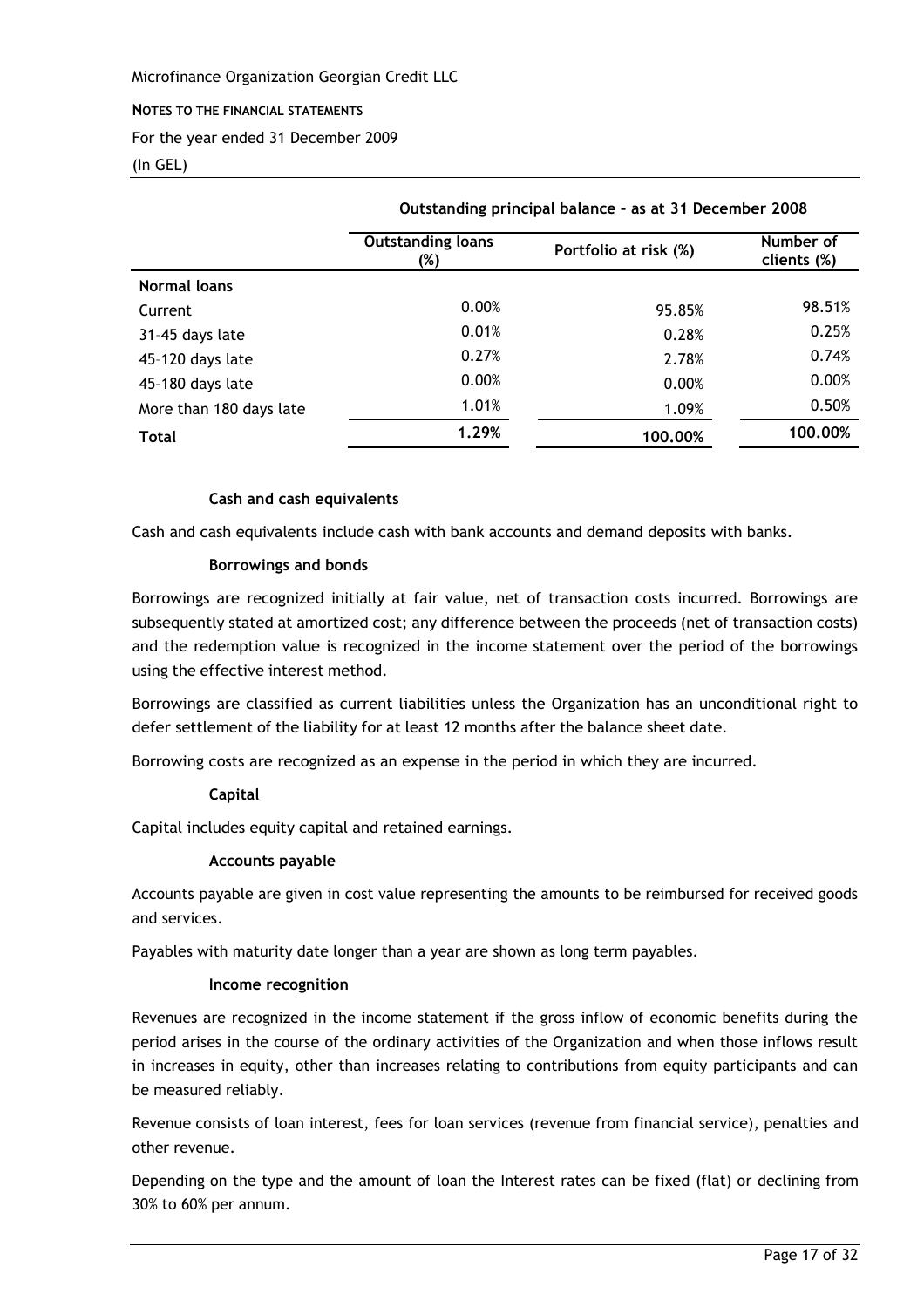#### NOTES TO THE FINANCIAL STATEMENTS

For the year ended 31 December 2009

#### $(In GEL)$

Interest of loan accrued daily by the loan accounting software and automatically transacted to accounting software.

The interest is calculated according to the loan repayment schedule, which is individually agreed for each loan.

Interest income, penalties, fees on loan disbursement, exchange rate gains and other income are accounted on the accrual basis.

#### **Recognition of expenses**

The Organization incurs business expenses in the course of its normal operations, as well as other expenses not related to the main activity of the Organization.

Expenses are recognized in the income statement if there arises any decrease of future economic profit related to the decrease of an asset or increase of a liability that can be reliably assessed.

Expenses are recognized in the income statement on the basis of direct comparison of expenses incurred and income on certain items.

If economic profit is expected to arise during several reporting periods and association with income can be traced only as a whole or indirectly, expenses in the income statement are recognized based on the method of rational distribution.

Expenses are recognized in the income statement immediately, if the expenses do not result in future economic profit any more, or if future economic profit do not meet or stop to meet the requirements of recognition as an asset in the balance sheet.

#### Interest expenses

Interest expenses for borrowings are recognized in the income statement using the effective interest rate method.

The effective interest method is a method of calculating the amortized cost of a financial asset or financial liability and of allocating the interest income or interest expense over the relevant period. The effective interest rate is the rate that exactly discounts estimated future cash payments or receipts throughout the expected life of the financial instrument, or a shorter period where appropriate to the net carrying amount of the financial asset or financial liability. When calculating the effective interest rate, the Organization estimates cash flows considering all contractual terms of the financial instrument (for example, prepayment options) but does not consider future credit losses. The calculation includes all fees and points paid or received between parties to the contract that are an integral part of the effective interest rate, transaction costs and all other premiums or discounts.

#### Property plant and equipment

All property plant and equipment is stated at historical cost less depreciation. Historical cost includes expenditure that is directly attributable to the acquisition of the items.

Subsequent costs are included in the asset's carrying amount or recognized as a separate asset, as appropriate, only when it is probable that future economic benefits associated with the item will flow to the Organization and the cost of the item can be measured reliably. All other repairs and maintenance are charged to the income statement during the financial period in which they are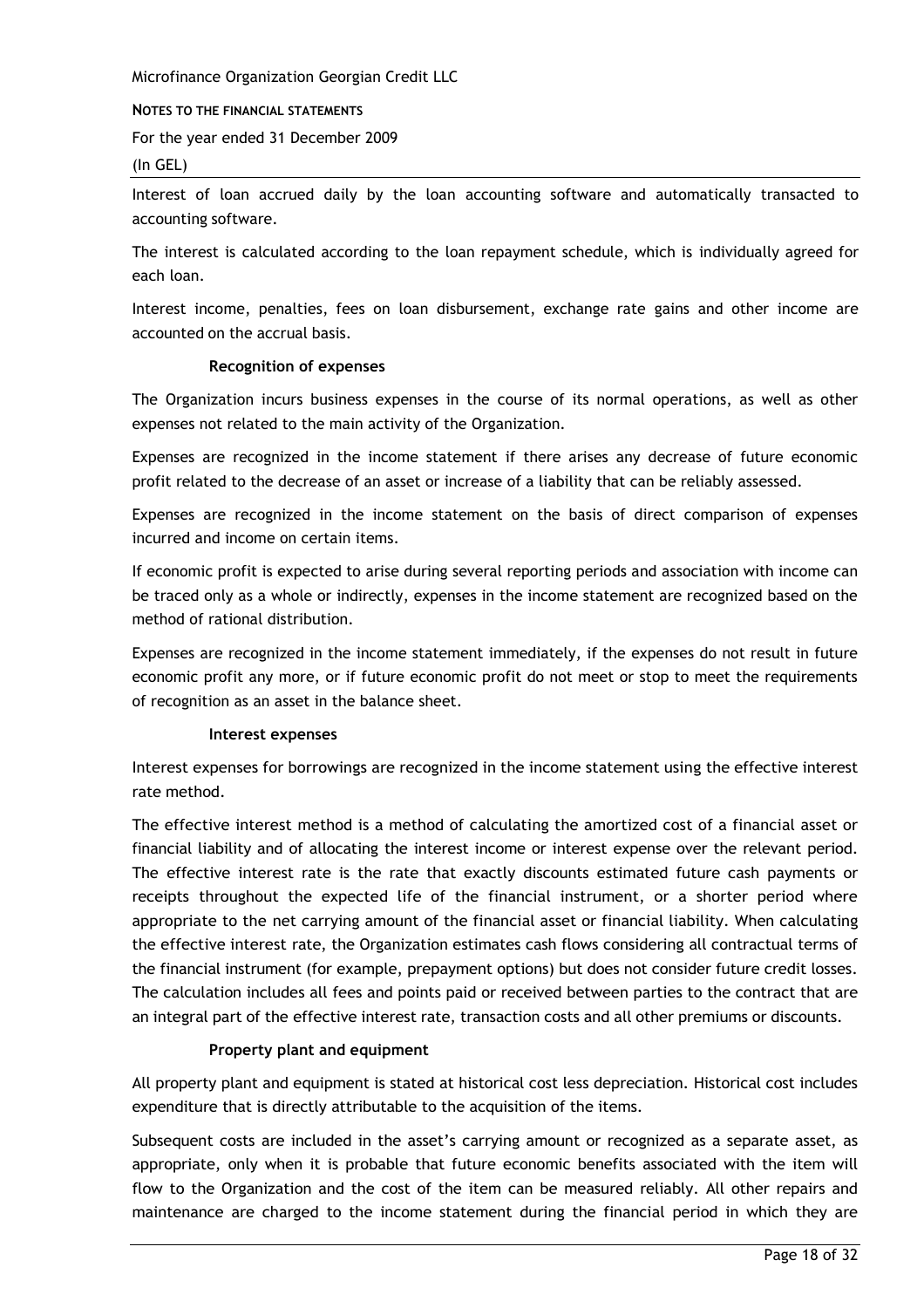Microfinance Organization Georgian Credit LLC NOTES TO THE FINANCIAL STATEMENTS For the year ended 31 December 2009  $(In GEL)$ 

incurred.

Depreciation, based on a component approach, is calculated using the straightline method to allocate the cost over the asset's estimated useful lives, as follows:

| Group                                   | Useful life (year) |
|-----------------------------------------|--------------------|
| Furnishing the leased property          |                    |
| Furniture and office equipment          |                    |
| Computers and other technical equipment |                    |
| Building and construction               | 50                 |

The month of acquisition is considered as a whole month for depreciation purpose and the month when property plant and equipment is sold is not included in the calculation of depreciation.

Gains and losses on disposals are determined by comparing proceeds with carrying amount. These are included in the income statement.

#### **Impairment of Assets**

The Organization's accompanying financial statements reflect the effect of the requirements of IAS 36 "Impairment of assets" in force for the reporting periods starting from January 1, 2005 and after this date. The above standard stipulates that the cost of fixed assets and intangibles should be revised when indications of possible impairment of the asset cost exist.

According to the requirements of IAS 36 the asset cost should be calculated as the higher of the net selling price or profitability of the asset use. The net selling price is the amount obtainable from the sale of an asset to non-related parties in an arm's length transaction less direct sales expenses. Profit from an asset use is the current value of expected cash flows from an asset use during its useful life and its disposal.

The above standard stipulates that during determination of an asset use profitability the Organization should apply expected cash flows which should reflect current state of an asset and present qualitative estimation made by the management regarding the totality of economic conditions existed during remaining useful life of an asset. Expected cash flows should be discounted at the rate that reflects current market assessments of the value of money in time and risks associated with the asset.

#### Intangible assets

Intangible assets are stated at the amount initially recognized; less accumulated amortization and accumulated impairment losses.

Intangible assets acquired separately from a business are carried initially at cost. The initial cost is the aggregate amount paid and the fair value of any other consideration given to acquire the asset.

Intangible assets with a finite life are amortized on a straight-line basis over their expected useful lives, as follows: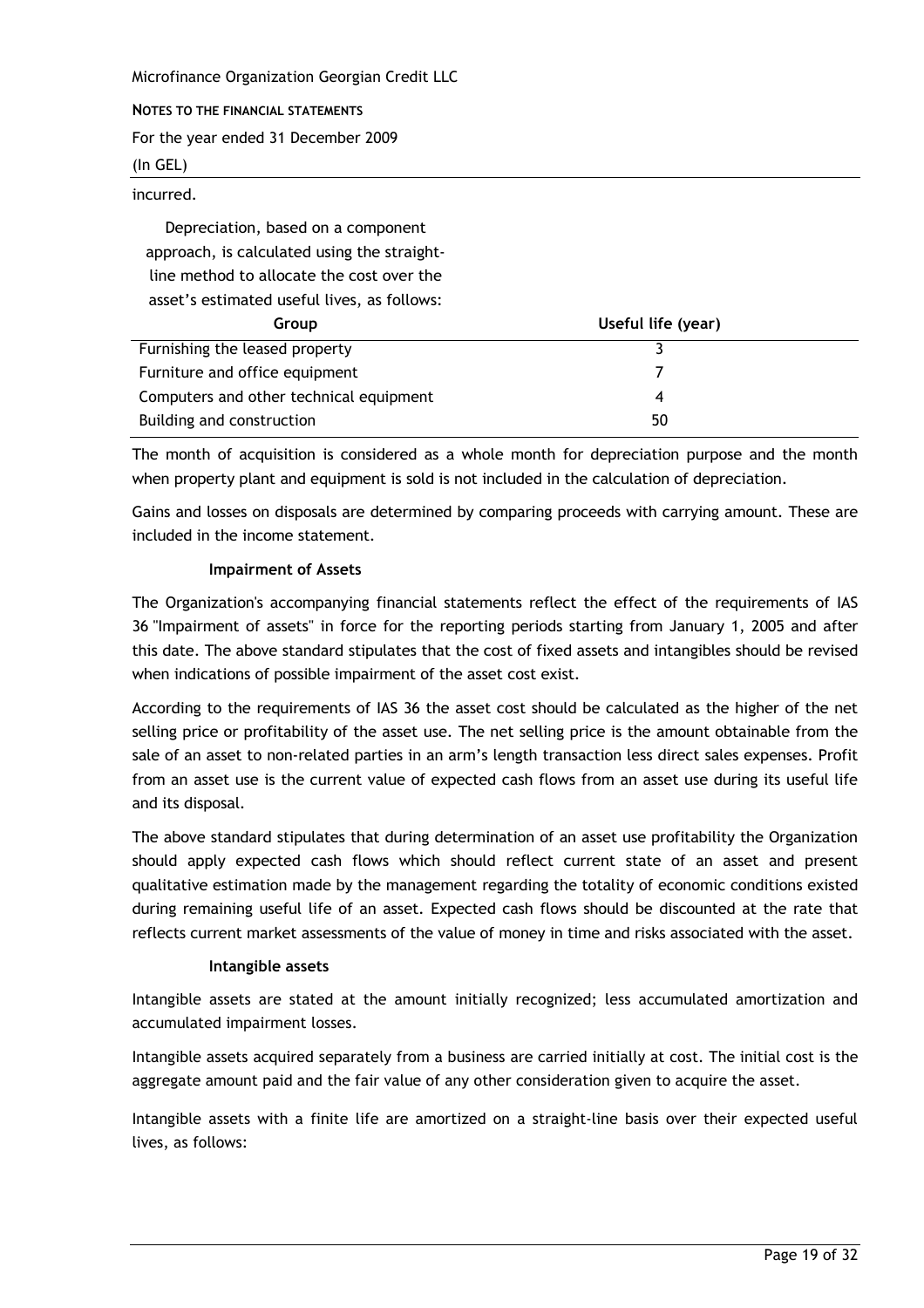#### NOTES TO THE FINANCIAL STATEMENTS

For the year ended 31 December 2009

 $(In GEL)$ 

| Group                   | Useful life (year) |
|-------------------------|--------------------|
| Computer programmes     |                    |
| Other intangible assets |                    |

# **Deferred taxation**

Current costs related to the payment of the Organization's operating activity tax are calculated in accordance with the Georgian tax legislation.

For financial reporting purposes current income tax expenses are adjusted for deferred taxes amounts originating due to temporary differences between the carrying amounts of assets and liabilities and their value accounted for taxation purposes. These adjustments result in reflection of the deferred tax assets or deferred tax liabilities.

Deferred tax assets and liabilities are recognised where the carrying amount of an asset or liability in the statement of financial position differs from its tax base.

Recognition of deferred tax assets is restricted to those instances where it is probable that taxable profit will be available against which the difference can be utilised.

The amount of the asset or liability is determined using tax rates that have been enacted or substantively enacted by the reporting date and are expected to apply when the deferred tax liabilities/ (assets) are settled/(recovered).

#### Post balance-sheet events

Post-balance sheet events and events before the date of financial statements authorization for issue that provide additional information about the Organization's financial statements are reported in the financial statements. Post-balance sheet events that do not affect the financial position of the Organization at the balance sheet date are disclosed in the notes to the financial statements when material.

#### 5. Financial instruments - risk management

The Organization is exposed through its operations to the following financial risks:

- Credit risk
- Liquidity risk
- Interest rate risk
- Foreign exchange risk
- Other market price risk

In common with all other businesses, the Organization is exposed to risks that arise from its use of financial instruments. This note describes the Organization's objectives, policies and processes for managing those risks and the methods used to measure them. Further quantitative information in respect of these risks is presented throughout these financial statements.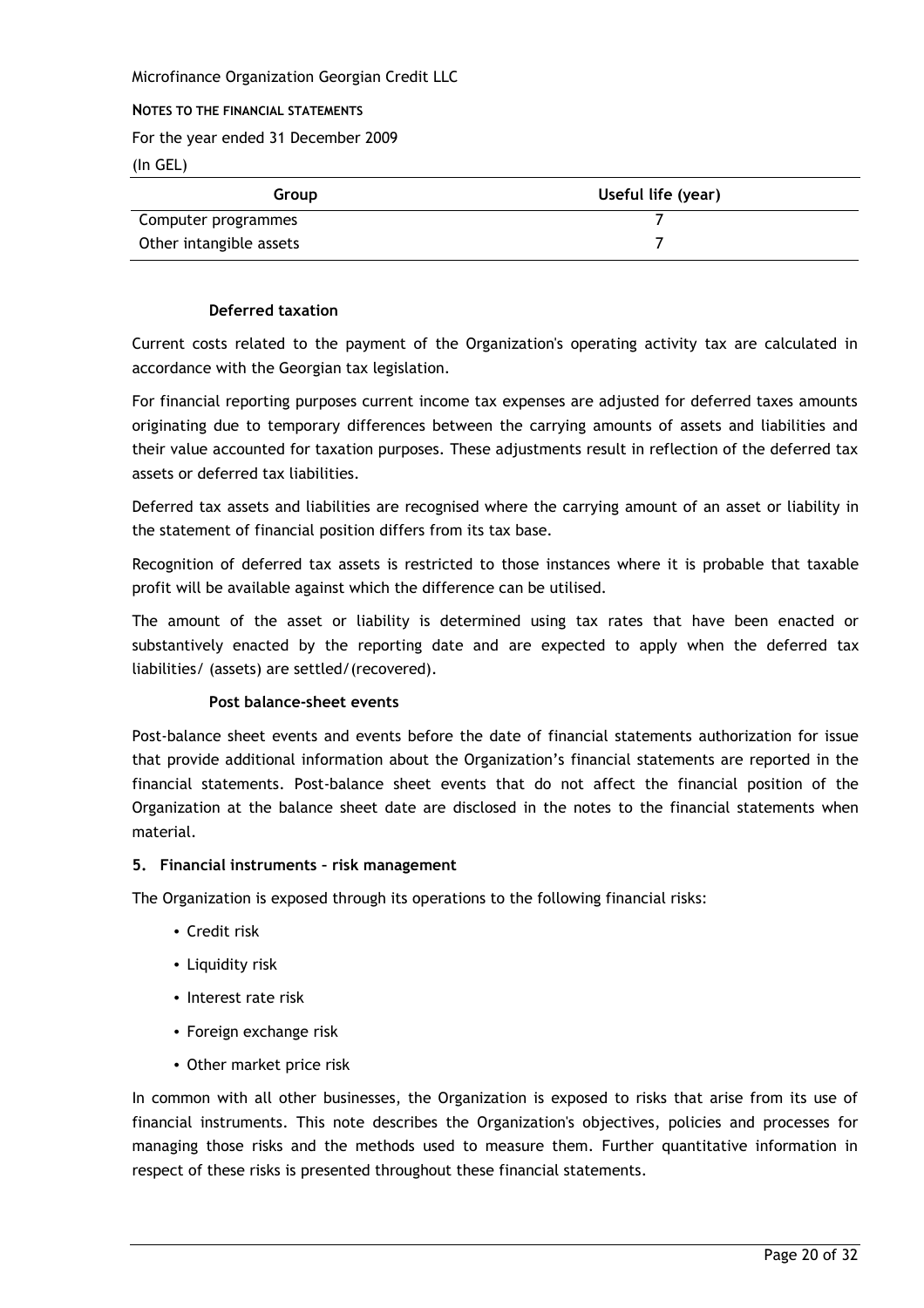NOTES TO THE FINANCIAL STATEMENTS

For the year ended 31 December 2009

 $(In GEL)$ 

#### **Principal financial instruments**

The principal financial instruments used by the Organization, from which financial instrument risk arises, are as follows:

- Cash at bank
- Issued loans portfolio (with fixed-rate)
- Interest receivable
- Other receivables
- Received loans (with fixed-rate)
- Trade and other payables

#### General objectives, policies and processes

The Management has overall responsibility for the determination of the Organisation's risk management objectives and policies.

The overall objective of the Management is to set polices that seek to reduce risks as far as possible without unduly affecting the Organization's competitiveness and flexibility. Further details regarding these policies are set out below:

#### **Credit Risk**

Credit risk is the risk of financial loss if a borrower or counterparty fails to repay the loan.

The main business of the Organization is to provide micro-loans. Respectively credit risk is of crucial importance in the Micro Financing Organisations (MFO) risk management. The Organization is exposed to the credit risk when the borrower of a financial instrument fails to meet its contractual obligations. To avoid significant financial damage caused by this the Organization uses various methods to identify and manage effectively the credit risks.

Basing on the experience the Organisation uses the established credit policy which gives the following basic stages of credit risk management:

- Tasks of the Credit committee
- Monitoring of the issued loans
- Ways of working on the delinguent loans.

Credit Committee is the analytical body responsible for analyzing the information in the loan applications, assessing and reducing the credit risks as far as possible. The Committee is the only independent body with MFO authorized to make the final decision about financing or rejecting the loan application.

Credit Committee members are basically from the Credit Departments and Director. The Committee is headed by the Director. According to the policy, number of members on the committee does not depend on the type and size of the loan.

Before presenting to the credit committee, the risk analyser subjects the project to the credit risk analysis through evaluating the project and quality of accomplishment.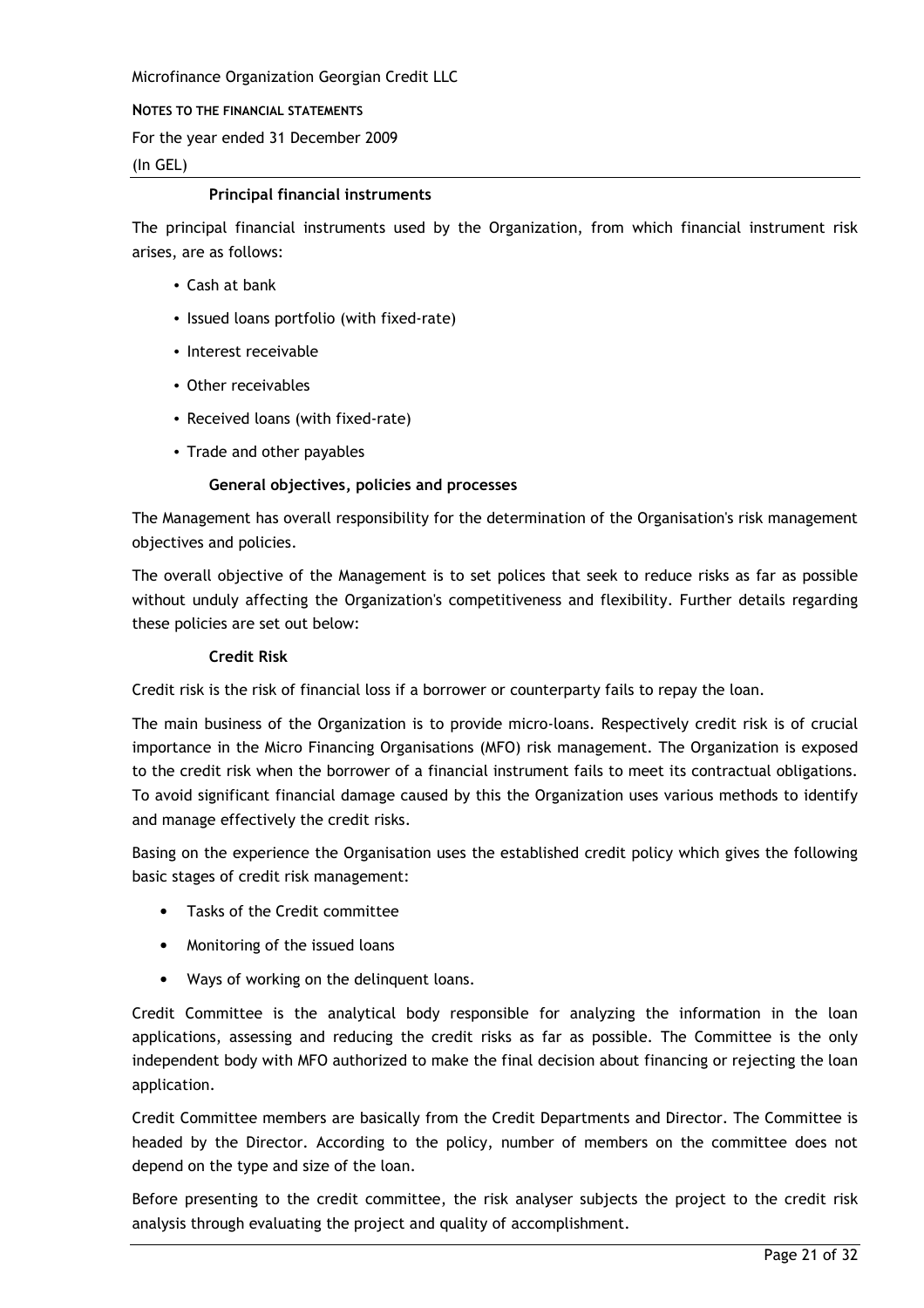#### NOTES TO THE FINANCIAL STATEMENTS

For the year ended 31 December 2009

#### $(In GEL)$

Accuracy and correctness of information presented to the Committee is the responsibility of the credit officer, who fills in the initial application after the due scrutiny of the applicant's business and its credit risks. As a result, the committee members measure the client condition against the criteria such as: credit history, financial condition, competitive ability, etc and make decision on issuing credit.

Reduction of the credit risk is also possible through securing the loan with real estate or other material values.

Assessment of the applicant's creditworthiness through complete monitoring of its business allows timely avoiding the risk of financial loss. Monitoring is performed by credit officers who report the results to the management. The organisation does not maintain the strictly determined time-schedule for monitoring.

All amounts of the principal not repaid within the predetermined schedule or paid incompletely are qualified by the organisation as delayed loans.

First of all the credit officer should at the end of each day check the deadlines for covering principle or interest for each due client and control the payments.

Delayed loans are classified according to the overdue days and they are reserved as per the reserve policy to allow the organisation distributing the credit risk effect onto the various periods.

The Organization aims to help reduction of poverty through supporting the micro, small and medium businesses in Georgia. The target market segment for the Organisation owns the relatively low ration of creditworthiness. To neutralise the general credit risk, the Organisation has established higher interest rates than those of bank products.

#### **Market Risk**

Market risk is the risk that the fair value of a financial instrument will decrease because of changes in market factors.

Market risk arises from the Organization's use of interest bearing, tradable and foreign currency financial instruments. It is the risk that the fair value or future cash flows of financial instruments will fluctuate because of changes in interest rates (interest rate risk) and foreign exchange rates (currency risk):

#### **Interest Rate Risk**

The interest rate risk is the risk (with variable value) related to the interest-bearing assets - loans. because of the variable rate. Organization gives all credits at fixed interest rate and respectively is never exposed to the risk of losing even small part of the interest receivables due to the market interest rate fall.

#### **Foreign Exchange Risk**

Foreign exchange risk arises through changing the value of the currency against the other currency. The Organisation takes and gives loans both in operating currency and US dollars and from 2009 in EUR. So the exchange rate risk plays vital role in determining the financial risks of the Organization. However, the fact that the Organisation receives and gives loans are mostly in the same currency helps to reduce the exchange rate risk.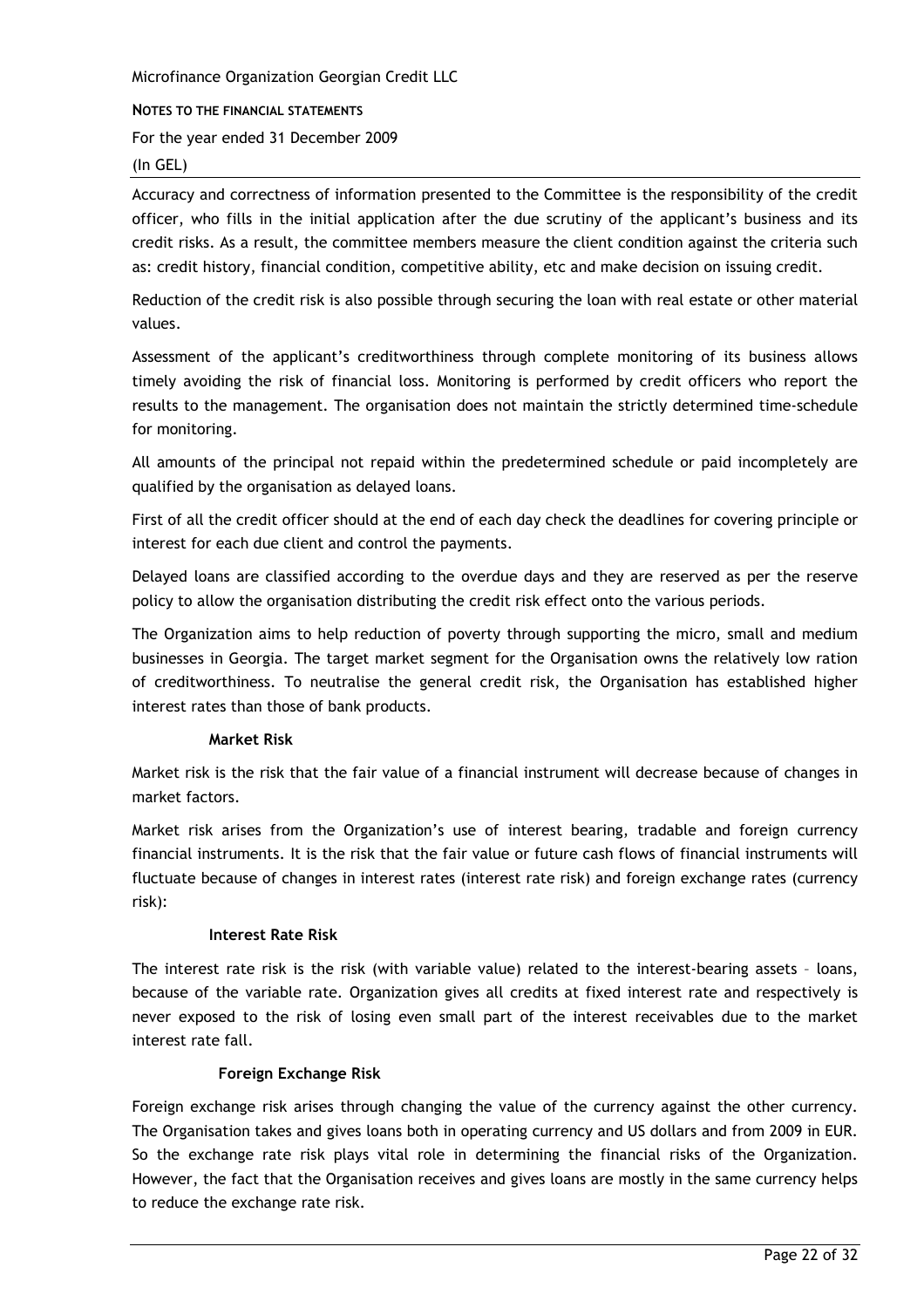NOTES TO THE FINANCIAL STATEMENTS

For the year ended 31 December 2009

#### $(In GEL)$

Management meetings are a monthly event where the exchange rate misbalance elimination tools and options are discussed, also the preferred currency for current period loans are determined. The Organisation has established the policy which specifies reserving the existing cash funds in US dollars.

#### **Liquidity Risk**

Liquidity risk is the risk that the Organization will encounter difficulties in meeting its financial obligations as they fall due. The providence tool of liquidity risk is to ensure that Organization will always have sufficient cash and credit recourses to allow it to meet the market demand.

The liquidity risk is low because basing on the past years statistics the issued loans are almost fully collected, hence the significantly decreasing doubtful debts percentage in the organisation's loan portfolio over the years, specifically: 5.51% in 2007, 1.08% in 2008 and 1.22% in 2009

# **Capital disclosures**

The Organization's objectives when maintaining capital are:

- To safeguard the Organization's ability to continue as a going concern, so that it can continue to provide returns for shareholders; and
- To provide an adequate return to shareholders by pricing services commensurately with the level of risk.

The Organization sets the amount of capital it requires in proportion to risk. The Organization manages its capital structure and makes adjustments to it in the light of changes in economic conditions and the risk characteristics of the underlying assets. In order to maintain or adjust the capital structure, the Organization may adjust the amount of dividends paid to shareholders, return capital to shareholders.

#### 6. Cash and cash equivalents

Cash and cash equivalents as at 31 December can be presented as follows:

|                                 | 2009    | 2008   |
|---------------------------------|---------|--------|
| Cash on hand GEL                | 885     | 31,683 |
| Cash on hand USD                | 3,419   | 2,659  |
| Cash on hand EURO               | 436     | 674    |
| <b>BazisBank GEL</b>            | 20,330  | 9,717  |
| Liberty Bank GEL                | 514     | 6,743  |
| <b>VTB Bank GEL</b>             | 2       |        |
| Kor Standard Bank GEL           | 242     |        |
| TBC Bank GEL                    | 7,033   |        |
| Bazisbank USD                   | 2,708   | 4,380  |
| Liberty Bank USD                | 5,462   | 939    |
| <b>HSBC Bank of Georgia USD</b> | 643     | 594    |
| Kor Standard Bank USD           | 3,907   |        |
| TBC Bank EURO                   | 277,997 |        |
| Liberty Bank EURO               | 1,552   | 477    |
|                                 | 325,130 | 57,866 |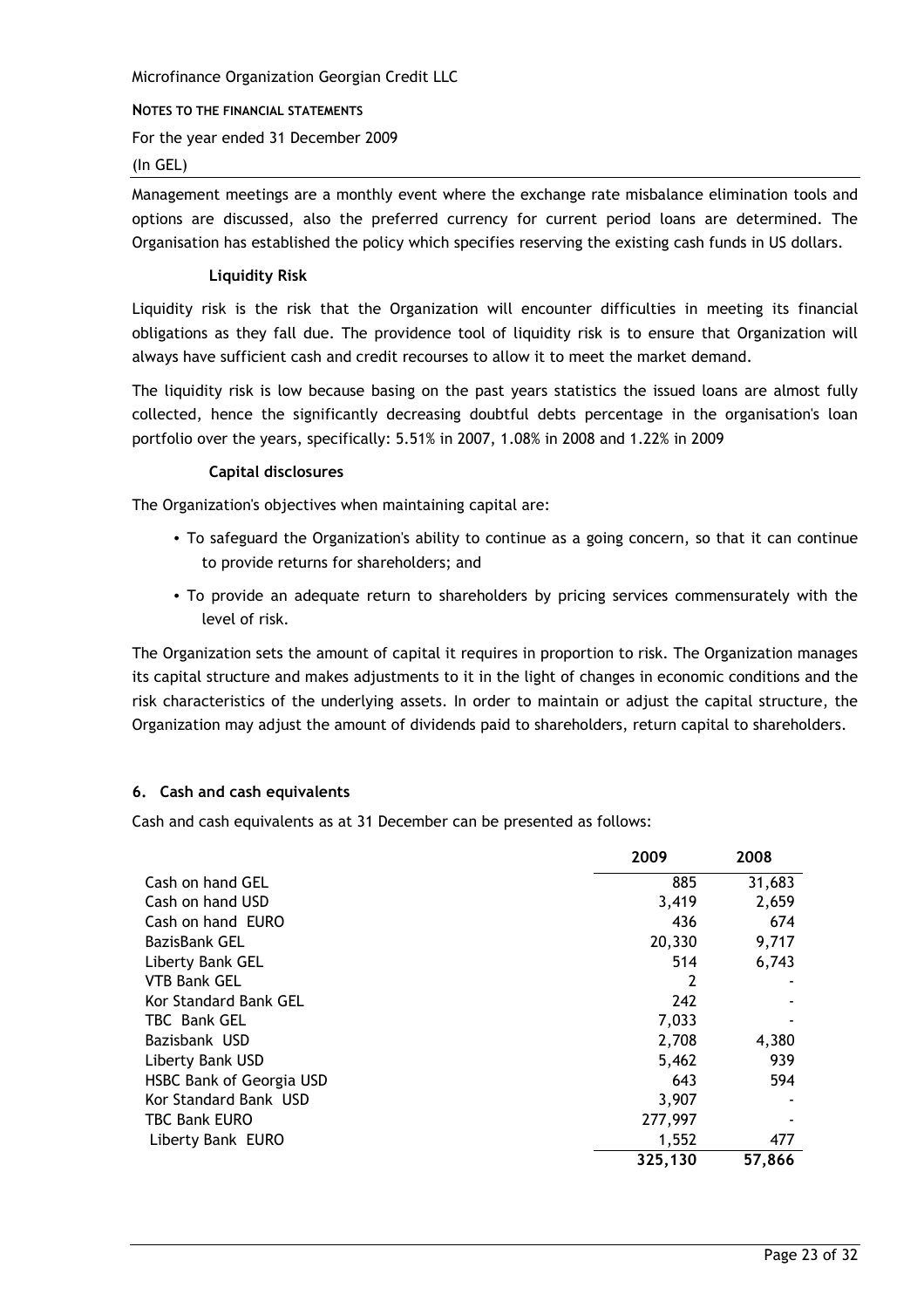#### NOTES TO THE FINANCIAL STATEMENTS

For the year ended 31 December 2009

#### (In GEL)

# 7. Loan portfolio

Loan portfolio as at December 31 can be presented as follows:

|                           | 2009      |                   | 2008      |                   |  |
|---------------------------|-----------|-------------------|-----------|-------------------|--|
|                           | Amount    | Share of<br>Total | Amount    | Share of<br>Total |  |
| Short-term loans          |           |                   |           |                   |  |
| loans in GEL              | 105,815   | 10%               | 564,341   | 50%               |  |
| loans in USD              | 465,770   | 43%               | 93,922    | 8%                |  |
| loans in EURO             |           | 0%                |           | 0%                |  |
|                           | 571,585   | 52%               | 658,263   | 58%               |  |
| Long-term loans           |           |                   |           |                   |  |
| loans in GEL              | 78,150    | 7%                | 469,964   | 41%               |  |
| loans in USD              | 393,242   | 36%               | 7,010     | 1%                |  |
| loans in EURO             | 50,810    | 5%                |           |                   |  |
|                           | 522,202   | 48%               | 476,974   | 42%               |  |
| Gross loan portfolio      | 1,093,787 | 100%              | 1,135,237 | 100%              |  |
| Provision for loan losses | (16, 274) | 1%                | (20, 441) | 2%                |  |
| Net loan portfolio        | 1,077,513 | 99%               | 1,114,796 | 98%               |  |

Calculation of provision for loan losses in 2009 is as follows:

|                     | Outstanding loan portfolio<br>(principal) |                   | Provision for loan loss |        |
|---------------------|-------------------------------------------|-------------------|-------------------------|--------|
|                     | Amount                                    | Share of<br>Total | Percent                 | Amount |
| <b>Normal Loans</b> |                                           |                   |                         |        |
| Current             | 1,048,026                                 | 95.82%            |                         |        |
| 31-45 days late     | 28,077                                    | 2.57%             | 9%                      | 1,404  |
| 46-120 days late    | 3,123                                     | 0.29%             | 5%                      | 781    |
| 121-180 days late   | 943                                       | 0.09%             | 3%                      | 471    |
| More than 180 days  | 13,618                                    | 1.26%             | 84%                     | 13,618 |
| <b>Total</b>        | 1,093,787                                 | 100%              | 100%                    | 16,274 |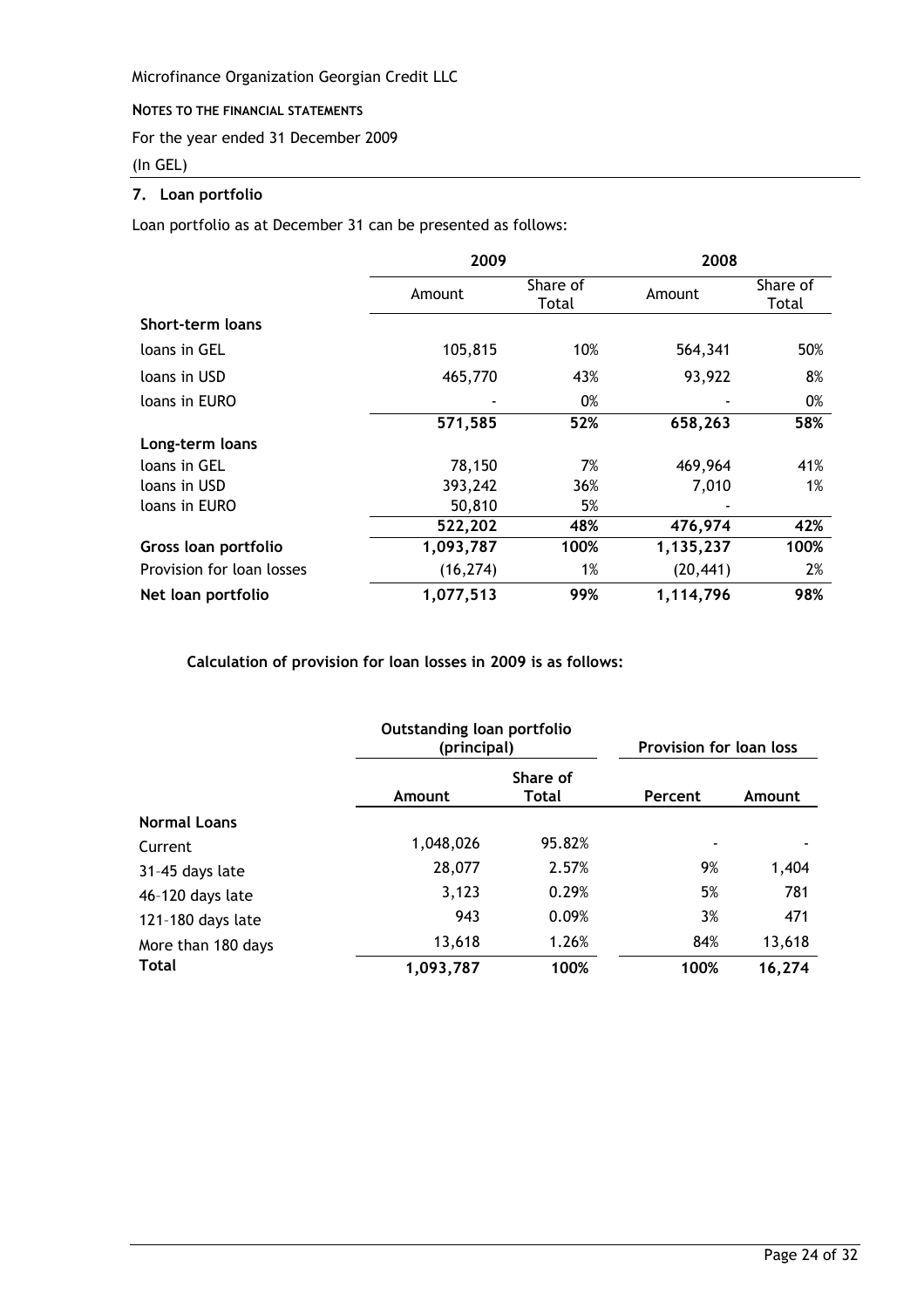#### NOTES TO THE FINANCIAL STATEMENTS

For the year ended 31 December 2009

#### (In GEL)

# Calculation of Provision for loan losses in 2008 is as follows:

|                     |           | Outstanding loan portfolio<br>(principal) |         | <b>Provision for loan losses</b> |
|---------------------|-----------|-------------------------------------------|---------|----------------------------------|
|                     | Amount    | Share of<br><b>Total</b>                  | Percent | Amount                           |
| <b>Normal Loans</b> |           |                                           |         |                                  |
| Current             | 1,088,095 | 95.85%                                    |         |                                  |
| 31-45 days late     | 3,229     | 0.28%                                     | 0.79%   | 161                              |
| 46-120 days late    | 31,512    | 2.78%                                     | 38.54%  | 7,878                            |
| 121-180 days late   | 0         | 0.00%                                     | 0.00%   | 0                                |
| More than 180 days  | 12,401    | 1.09%                                     | 60.67%  | 12,401                           |
| <b>Total</b>        | 1,135,237 | 100%                                      | 100%    | 20,441                           |

# Movements in loan loss provision

|                                        | 2009    | 2008      |
|----------------------------------------|---------|-----------|
| Provision for loan losses, 1 January   | 20,441  | 57.472    |
| Changes in loan loss Provision         | (4.167) | (37, 031) |
| Provision for loan losses, 31 December | 16.274  | 20,441    |

# Information about collateral of loans granted at 31 December 2009 is as follows:

|                          | 2009      | 2008      |
|--------------------------|-----------|-----------|
| Loans collateralized by: |           |           |
| Real estate (fair value) | 4,058,789 | 3,995,779 |
| Gold (fair value)        | 321,043   | 430,201   |
| Suretyship               | 381,824   | 266,198   |
| <b>Total</b>             | 4,761,656 | 4,692,178 |

#### 8. Prepaid taxes

Tax assets as at December 31 can be presented as follows:

|            | 2009   | 2008   |
|------------|--------|--------|
| Income tax | 544    | 3,380  |
| Social tax | 182    | 182    |
| Profit Tax | 15,622 | 14,017 |
|            | 16,348 | 17,579 |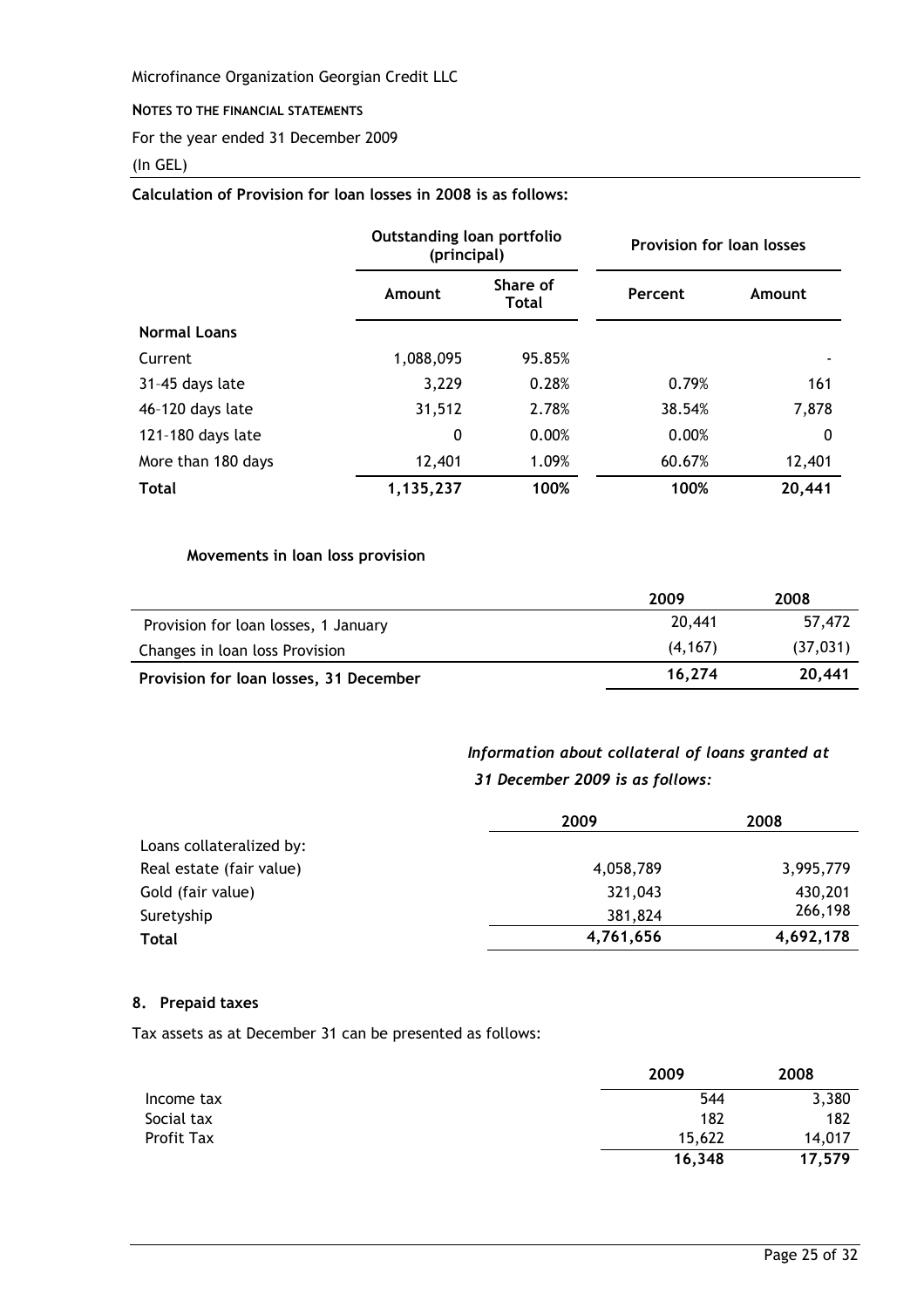#### NOTES TO THE FINANCIAL STATEMENTS

For the year ended 31 December 2009

(In GEL)

# 9. Other current assets

Other current assets as at December 31 can be presented as follows:

|                  | 2009                     | 2008   |
|------------------|--------------------------|--------|
| Trade receivable | $\overline{\phantom{a}}$ | 1,154  |
| Paid advances    | 6,302                    | 10,411 |
|                  | 6,302                    | 11,565 |

#### 10. Intangible assets

Intangible assets as at December 31 can be presented as follows:

| <b>Historical cost</b>                    | Computer<br>programmes | <b>Other</b><br>intangible<br>assets | Total    |
|-------------------------------------------|------------------------|--------------------------------------|----------|
| Historical cost 31.12.2007                | 11,846                 | 1,805                                | 13,651   |
| Additions                                 | 6,589                  | 15                                   | 6,604    |
| <b>Disposals</b>                          |                        |                                      |          |
| Historical cost 31.12.2008                | 18,435                 | 1,820                                | 20,255   |
| Additions                                 | 1,180                  | 1,250                                | 2,430    |
| <b>Disposals</b>                          |                        | (140)                                | (140)    |
| Historical cost 31.12.2009                | 19,615                 | 2,930                                | 22,545   |
| <b>Accumulated depreciation</b>           |                        |                                      |          |
| Accumulated depreciation 31.12.2007       | (1, 163)               | (122)                                | (1, 285) |
| Depreciation 2008                         | (2, 344)               | (259)                                | (2,603)  |
| Accumulated depreciation of disposal 2008 |                        |                                      |          |
| Accumulated depreciation 31.12.2008       | (3, 507)               | (381)                                | (3,888)  |
| Depreciation 2009                         | (2,634)                | (280)                                | (2,914)  |
| Accumulated depreciation of disposal 2009 |                        | 51                                   | 51       |
| Accumulated depreciation 31.12.2009       | (6, 141)               | (610)                                | (6, 751) |
| Net book value                            |                        |                                      |          |
| Net book value 31.12. 2008                | 14,928                 | 1,439                                | 16,367   |
| Net book value 31.12, 2009                | 13,474                 | 2,320                                | 15,794   |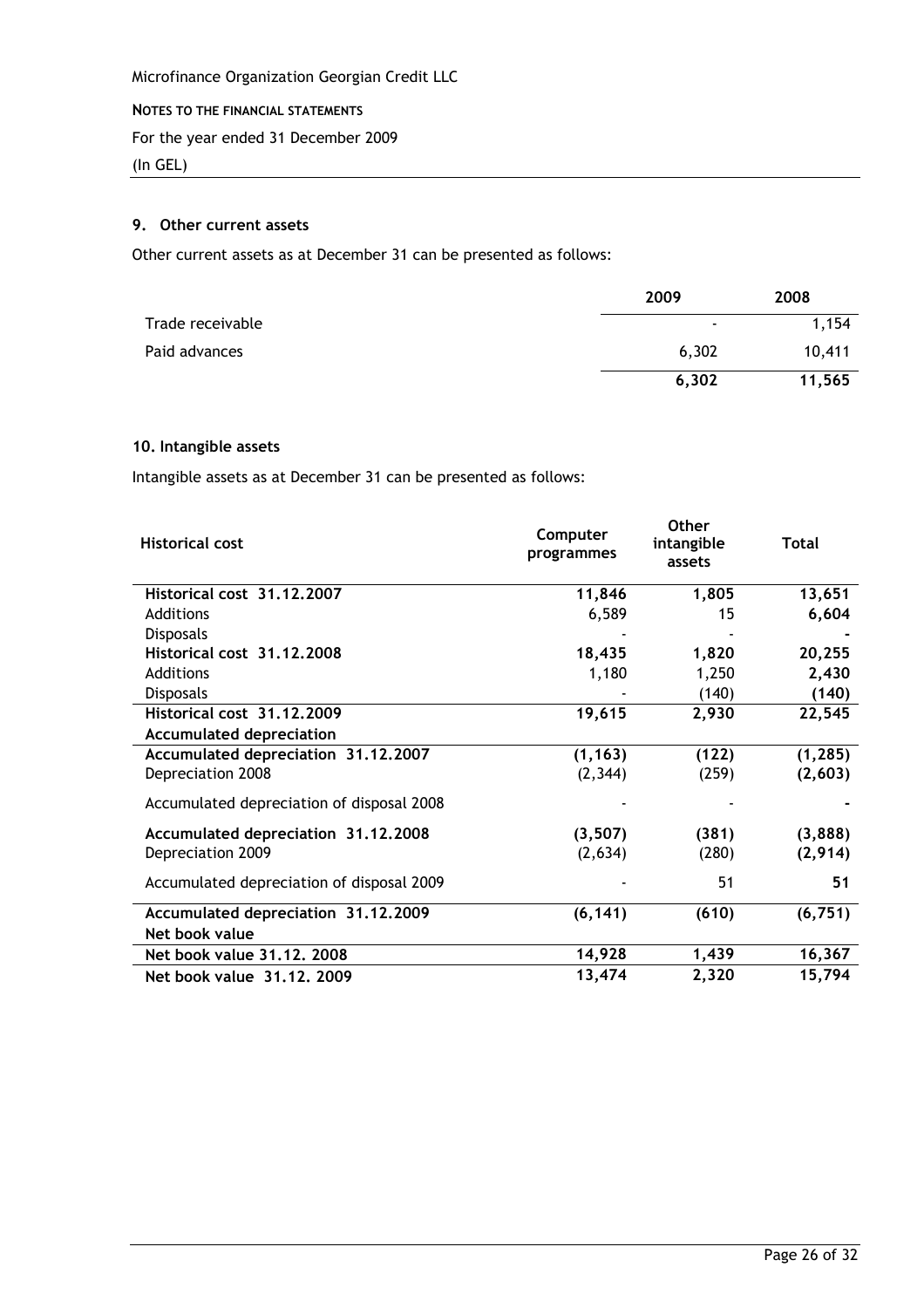NOTES TO THE FINANCIAL STATEMENTS

For the year ended 31 December 2009

# $(ln GEL)$

# 11. Property, plant, equipment

Property, plant, equipment as at December 31 can be presented as follows:

| <b>Historical cost</b>                    | <b>Building and</b><br>construction | Furnishing the<br>leased property | <b>Computers and</b><br>other technical<br>equipment | <b>Furniture and</b><br>office<br>equipment | <b>Total</b> |
|-------------------------------------------|-------------------------------------|-----------------------------------|------------------------------------------------------|---------------------------------------------|--------------|
| Historical cost 31.12.2007                |                                     |                                   | 13,778                                               | 19,024                                      | 32,802       |
| Additions                                 |                                     | 4,658                             | 4,955                                                | 12,942                                      | 22,555       |
| <b>Disposals</b>                          |                                     |                                   |                                                      |                                             |              |
| Historical cost 31.12.2008                |                                     | 4,658                             | 18,733                                               | 31,966                                      | 55,357       |
| Additions                                 | 403,067                             |                                   | 3,440                                                | 3,356                                       | 409,863      |
| <b>Disposals</b>                          |                                     |                                   |                                                      |                                             |              |
| Historical cost 31.12.2009                | 403,067                             | 4,658                             | 22,173                                               | 35,322                                      | 465,220      |
| <b>Accumulated depreciation</b>           |                                     |                                   |                                                      |                                             |              |
| Accumulated depreciation 31.12.2007       |                                     |                                   | (3, 811)                                             | (3, 522)                                    | (7, 333)     |
| Depreciation 2008                         |                                     | (1,042)                           | (4, 353)                                             | (3,868)                                     | (9, 263)     |
| Accumulated depreciation of disposal 2008 |                                     |                                   |                                                      |                                             |              |
| Accumulated depreciation 31.12.2008       |                                     | (1,042)                           | (8, 164)                                             | (7, 390)                                    | (16, 596)    |
| Depreciation 2009                         | (651)                               | (1, 553)                          | (5,201)                                              | (4, 871)                                    | (12, 276)    |
| Accumulated depreciation of disposal 2008 |                                     |                                   |                                                      |                                             |              |
| Accumulated depreciation 31.12.2009       | (651)                               | (2, 595)                          | (13, 365)                                            | (12, 261)                                   | (28, 872)    |
| Net book value                            |                                     |                                   |                                                      |                                             |              |
| Net book value 31.12, 2008                |                                     | 3,616                             | 10,569                                               | 24,576                                      | 38,761       |
| Net book value 31.12, 2009                | 402,416                             | 2,063                             | 8,808                                                | 23,061                                      | 436,348      |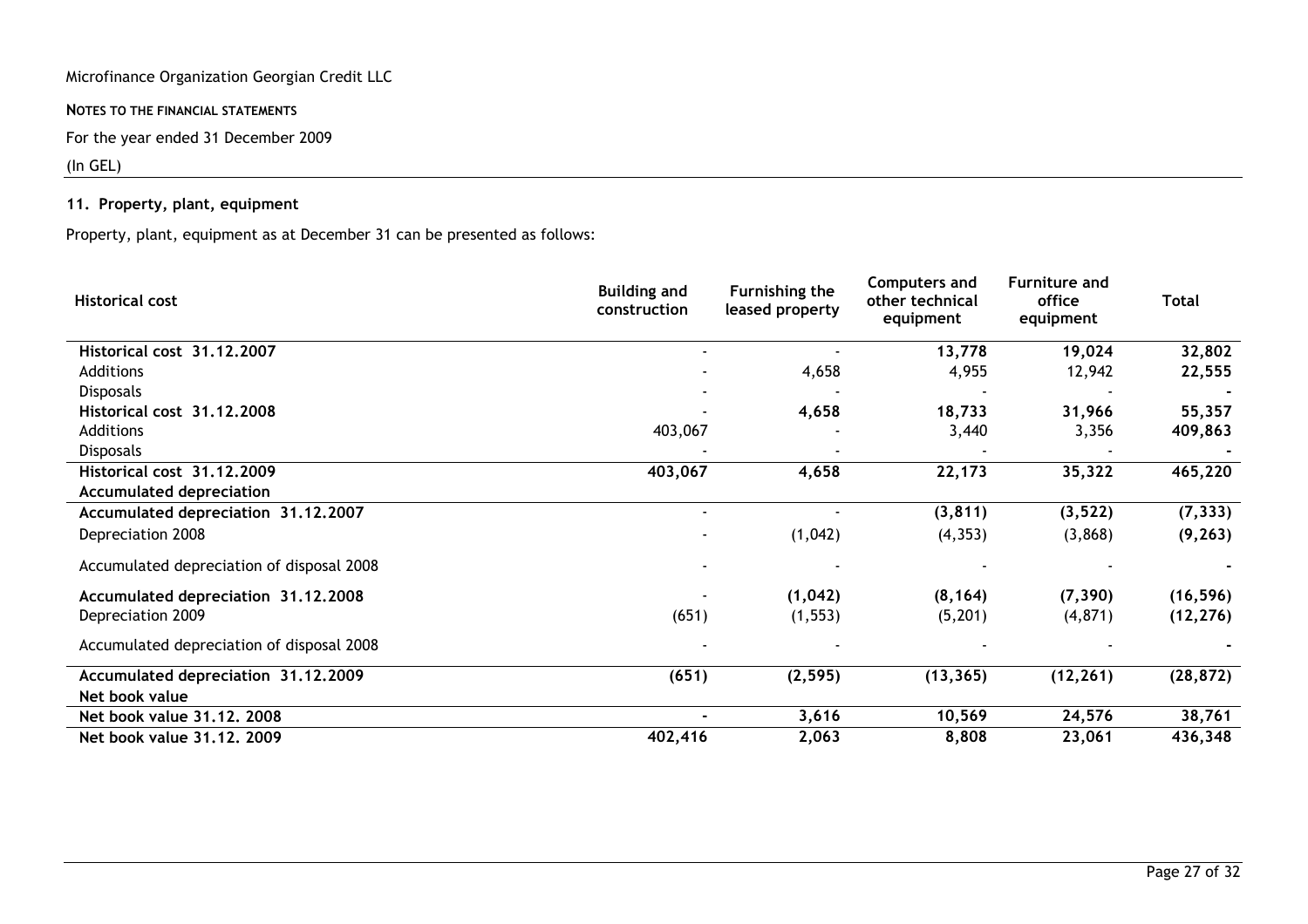#### NOTES TO THE FINANCIAL STATEMENTS

For the year ended 31 December 2009

#### $(In GEL)$

## 12. Investment property

In 2008 MFO "Georgian Credit" LLC received a flat and land worth 46,000GEL and 34,062GEL respectively instead of the unpaid loan. In 2009 additional land of 16,821GEL was received by the organization. This property is used for securing the loans and attracting the cash funds by the organisation and is qualified as the investment property of the organization.

# 13. Account payables

Account payables as at December 31 can be presented as follows:

|                | 2009  | 2008  |
|----------------|-------|-------|
|                |       |       |
| Trade payables | 4,110 | 3,733 |
| Other payables | 2,824 | 83    |
|                | 6,934 | 3,816 |

#### 14. Bonds

In May 2008 the organisation issued securities (bonds) worth 400,000GEL. Owners of these bonds were various legal entities and individuals. Out of this 45,000GEL liability was covered the same year 2008. The rest - 355,000GEL bonds were covered next year, in 2009.

#### 15. Borrowings

|                                   | 2009      | 2008    |
|-----------------------------------|-----------|---------|
| Short-term borrowings             |           |         |
| Borrowings from physical persons  | 384,209   | 342,586 |
| <b>Bazisbank</b>                  |           |         |
| <b>Kor Standard Bank</b>          | 55,677    |         |
|                                   | 439,886   | 342,586 |
| Current portion of long-term loan |           |         |
| <b>Bazisbank</b>                  | 21,397    | 195,398 |
| <b>HSBC</b>                       | 54,086    | 63,207  |
| Kor Standard Bank                 | 88,244    |         |
|                                   | 163,727   | 258,605 |
| Long-term Borrowings              |           |         |
| <b>Bazisbank</b>                  |           | 21,397  |
| <b>HSBC</b>                       |           | 48,620  |
| Kor Standard Bank                 | 114,052   |         |
| <b>IMOGRUND</b>                   | 362,925   |         |
|                                   | 476,977   | 70,017  |
|                                   | 1,080,590 | 671,208 |
|                                   |           |         |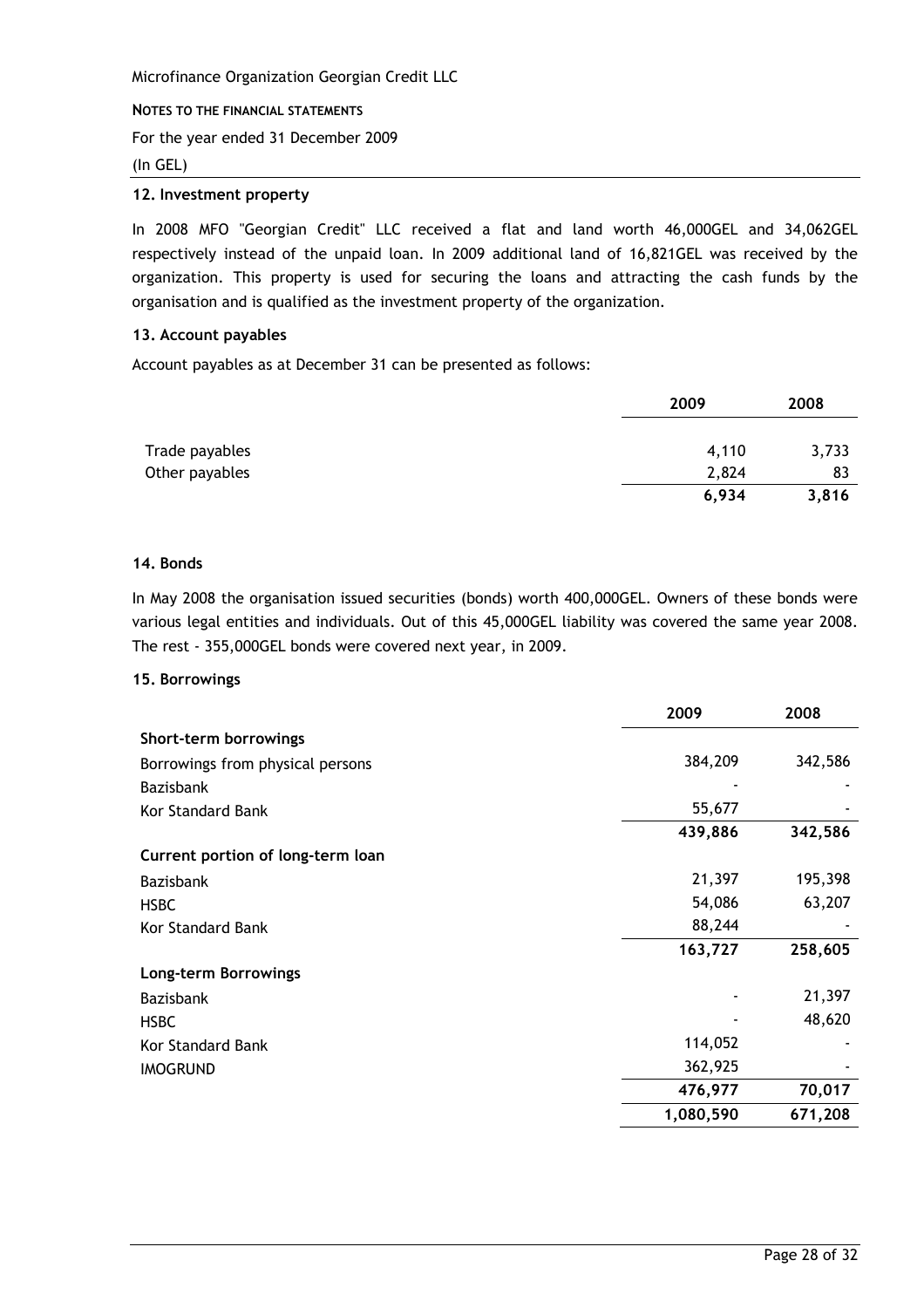#### NOTES TO THE FINANCIAL STATEMENTS

For the year ended 31 December 2009

 $(In GEL)$ 

# 16. Deferred tax liability

Recognized liabilities subject to deferred taxation as at December 31 can be presented as follows:

|                                          | 2009   | 2008  |
|------------------------------------------|--------|-------|
| At 1 January                             | 5,814  | 3,820 |
| Recognised in profit and loss            |        |       |
| Tax income (expense)                     | 11,229 | 1.994 |
| Recognised in other comprehensive income | ۰      |       |
| At 31 December                           | 17,043 | 5,814 |

|                                 | Asset     | Liability                | <b>Net</b> | (Charged)/<br>credited to<br>profit or loss | (Charged)/<br>credited to<br>equity |
|---------------------------------|-----------|--------------------------|------------|---------------------------------------------|-------------------------------------|
|                                 | 2009      | 2009                     | 2009       | 2009                                        | 2009                                |
| Property plant and<br>equipment |           | 65,452                   | 65,452     | 59,638                                      |                                     |
| Tax loss carry-forwards         | (48, 409) | $\overline{\phantom{a}}$ | (48, 409)  | (48, 409)                                   |                                     |
| Tax asset/(liabilities)         | (48, 409) | 65,452                   | 17,043     | 11,229                                      |                                     |
| Set off of tax                  | 65,452    | 65,452                   |            |                                             |                                     |
| Net tax assets/(liabilities)    | 17,043    |                          | 17,043     | 11,229                                      |                                     |

|                                 | Asset                    | Liability | <b>Net</b> | (Charged)/<br>credited to<br>profit or loss | (Charged)/<br>credited to<br>equity |
|---------------------------------|--------------------------|-----------|------------|---------------------------------------------|-------------------------------------|
|                                 | 2008                     | 2008      | 2008       | 2008                                        | 2008                                |
| Property plant and<br>equipment | $\overline{\phantom{a}}$ | 5,814     | 5,814      | 1,994                                       |                                     |
| Tax asset/(liabilities)         |                          | 5,814     | 5,814      | 1,994                                       | ٠                                   |
| Set off of tax                  | 5,814                    | (5, 814)  |            | $\overline{\phantom{a}}$                    | ۰                                   |
| Net tax assets/(liabilities)    | 5,814                    |           | 5,814      | 1,994                                       |                                     |

# 17. Statutory capital

The organisation was founded on 12 September 2006. The initial founders were "Business Management Bureau" Ltd and Mamuka Kajrishvili. The initial charter capital was defined in 250,000GEL with respective shares between the two parties - 75% and 25%.

On 3 July 2009 the organization underwent reorganisation and instead of "Business Management Bureau" Ltd the founders of the organisation were determined: "Consulting Group GT" Ltd and "Baad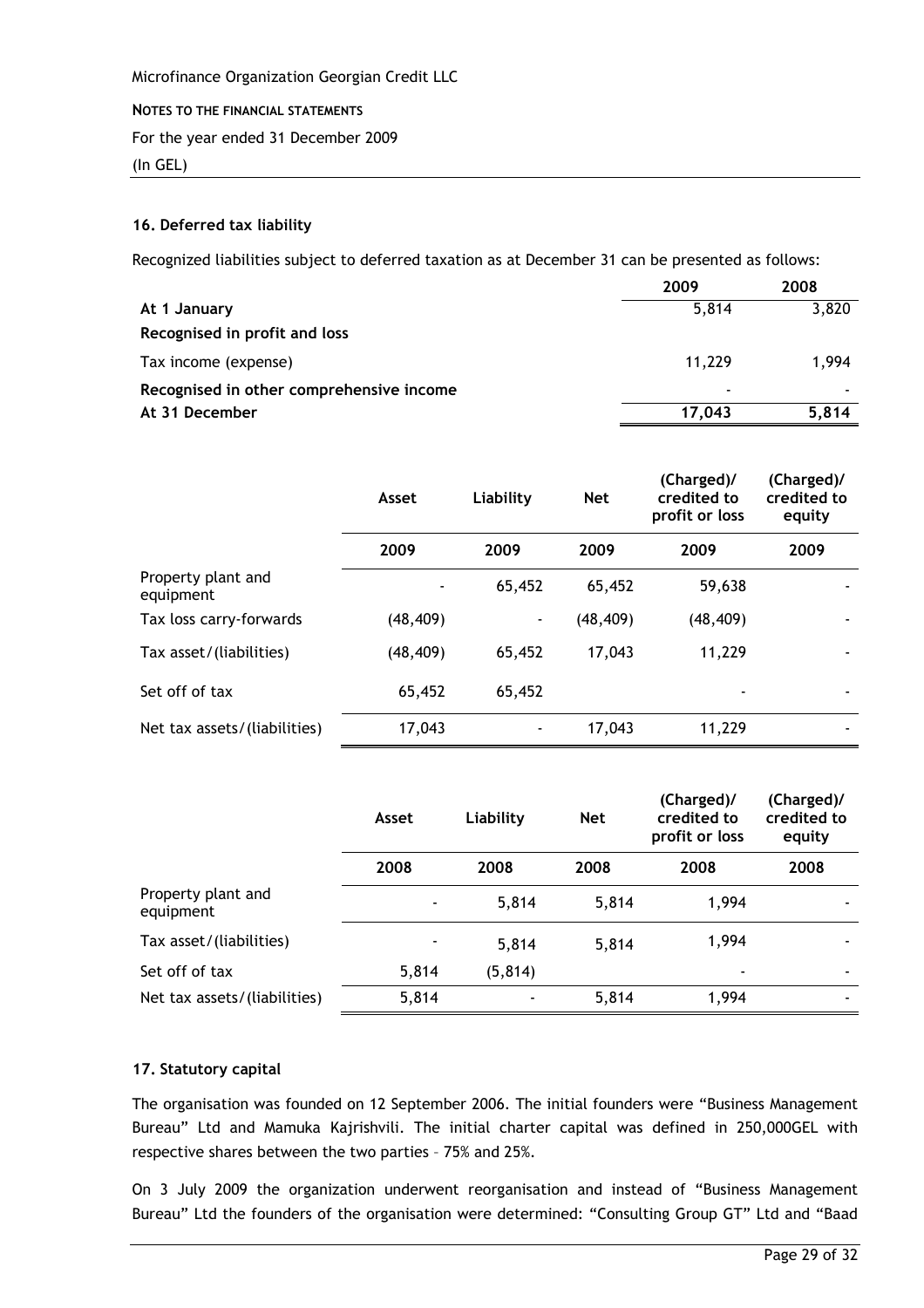#### NOTES TO THE FINANCIAL STATEMENTS

For the year ended 31 December 2009

#### $(In GEL)$

Group" Ltd. Charter capital remained the same, but the shares were allocated as follows: "Consulting Group GT" Ltd - 37.5%, "Baad Group" Ltd - 37.5% and Mamuka Kajrishvili - 25%.

As a result of second reorganization on 3 November 2009 the founder of the organization became EMIC Invest GbR - organization acting under German law incorporated in Germany. Charter capital was defined in 749,273GEL and allocated in following shares: "Consulting Group GT" Ltd - 18.375%, "Baad Group" Ltd - 18.375%, Mamuka Kajrishvili - 12.25% and EMIC Invest GbR - 51%.

#### 18. Financial revenue

Financial revenue for the year ended December 31, 2009 can be presented as follows:

|                                      | 2009    | 2008    |
|--------------------------------------|---------|---------|
| <b>Operational Revenue</b>           |         |         |
| Revenue from loans                   | 461,549 | 465,211 |
| Income from penalties                | 11,540  | 7,247   |
| Income from commission               | 8,851   | 22      |
| Income from exchange rate difference | 1,193   | 2,266   |
| Income from the fee                  | 170     | 70      |
|                                      | 483,310 | 474,837 |

#### 19. Loans written off/recovered

|                   | 2009      | 2008     |
|-------------------|-----------|----------|
| Loans written off | (16, 506) | (23,706) |
| Loans recovered   | 21,490    | 59,368   |
|                   | 4,984     | 35,662   |

#### 20. Administrative expenses

Administrative expenses for the year ended December 31, 2009 can be presented as follows:

|                                    | 2009       | 2008       |
|------------------------------------|------------|------------|
| Communal expenses                  | (3,764)    | (4, 316)   |
| Communicative expenses             | (4, 140)   | (3,969)    |
| Salaries and bonuses               | (123, 952) | (105, 765) |
| Advertisement expenses             | (2,631)    | (6, 115)   |
| Lease expenses                     | (37, 462)  | (51, 912)  |
| Stationery                         | (1,060)    | (2, 513)   |
| Other general expenses             | (7, 452)   | (4, 157)   |
| Security expenses                  | (2,983)    | (4, 416)   |
| belongings expenses                | (2,709)    | (957)      |
| Audit and consulting services fees | (20, 964)  | (2,000)    |
| depreciation expenses              | (16, 112)  | (12, 127)  |
| Expenses for credit-info's service | (7, 107)   | (5, 791)   |
| Computer expenses                  | (2,489)    | (2, 266)   |
|                                    | (232, 825) | (206, 304) |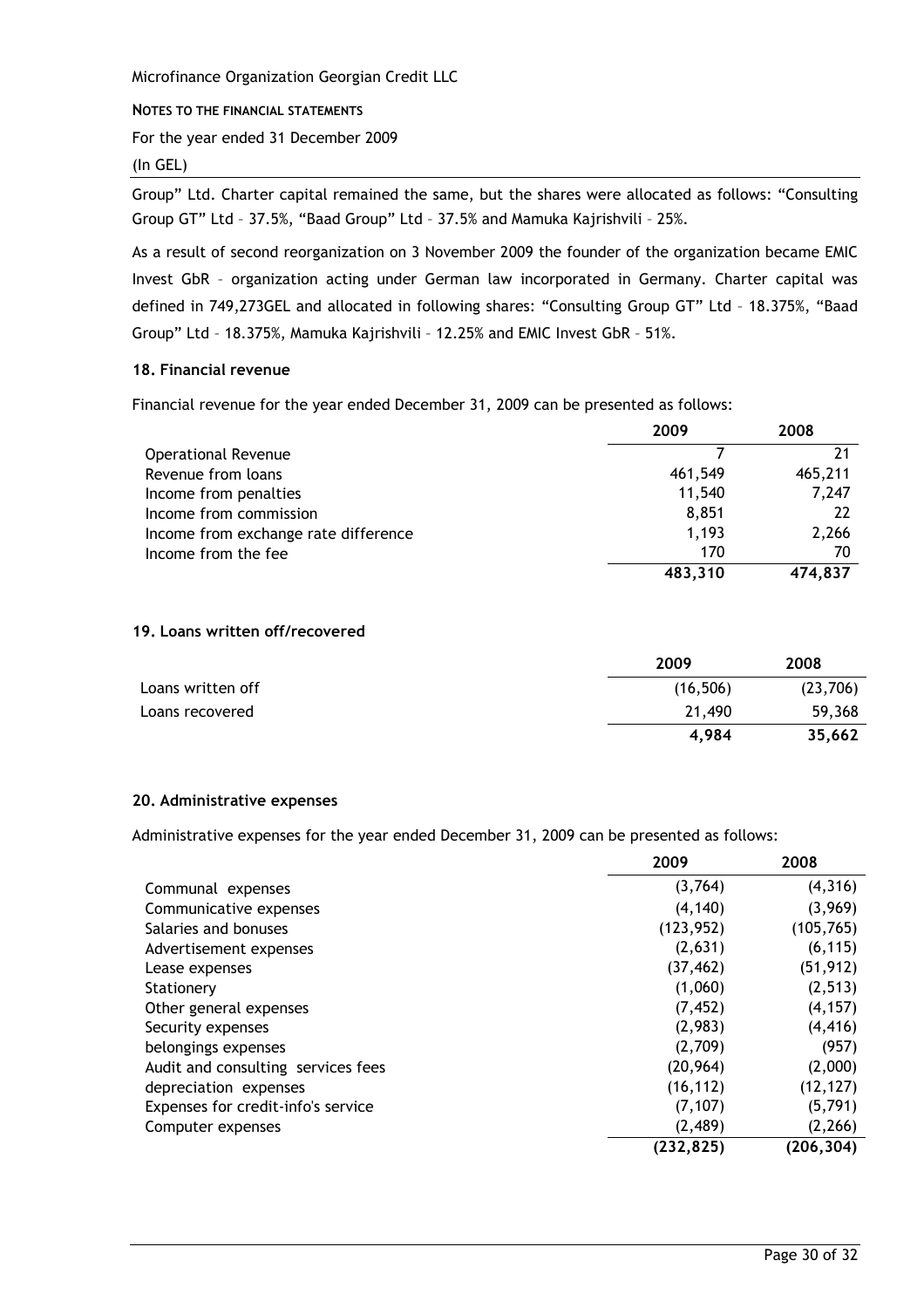#### NOTES TO THE FINANCIAL STATEMENTS

For the year ended 31 December 2009

 $(In GEL)$ 

## 21. Other expenses

|                         | 2009                     | 2008      |
|-------------------------|--------------------------|-----------|
| Representative expenses | (1, 299)                 | (1, 818)  |
| Other expenses          | (14, 212)                | (4, 318)  |
| Charity expenses        |                          | (5,000)   |
| Bank fee                | (3,609)                  | (3, 454)  |
| Cash loss from robbery  | $\overline{\phantom{a}}$ | (41,000)  |
|                         | (19, 120)                | (55, 590) |

#### 22. Income tax expenses

Income tax expenses for the year ended December 31, 2009 can be presented as follows:

| Profit tax expense                                                                                                   | 2009      | 2008      |
|----------------------------------------------------------------------------------------------------------------------|-----------|-----------|
| Current tax                                                                                                          |           | (6,896)   |
| Effect of temporary differences                                                                                      | (11, 229) | (1,994)   |
| Effect of changes in tax rate                                                                                        |           |           |
| Profit tax expense                                                                                                   | (11, 229) | (8,890)   |
| Profit tax expense                                                                                                   | 2009      | 2008      |
| Profit before profit tax                                                                                             | 83,440    | 152,478   |
| Applicable tax rate                                                                                                  | 15%       | 15%       |
| Theoretical income tax                                                                                               | (12, 516) | (22, 872) |
| Effect of changes in not recognized deferred tax and tax effect<br>of expenses that are not include for tax purposes | 1,287     | 13,982    |
| Profit tax expense                                                                                                   | (11, 229) | (8,890)   |

#### 23. Contingencies

#### Georgian economic trends

Georgian economy is still inherent in features and risks of developing market. These features include inadequately developed business infrastructure and normative base regulating activities of entities, limited convertibility of the national currency and limitations of performance of foreign currency transactions as well as the low level of liquidity on the capital market. The Government has undertaken certain measures targeted at such issues, however up to this moment the reforms necessary to establish financial, legal and regulatory systems are not completed yet.

#### **Tax System**

Among the recent reforms performed after the "Rose Revolution" the most significant were: reduction of administrative corruption, new wave of privatization, approval of the new Tax Code, which experts believe to be more liberal. Transparency of the modern political process, participation of the shareholders in establishment of new liberal business-environment (for instance, consulting between the government and industrialists in development of the new tax code), provisioning new regulations that bring lobbying of interests of groups within the framework of legislation - all of that created the